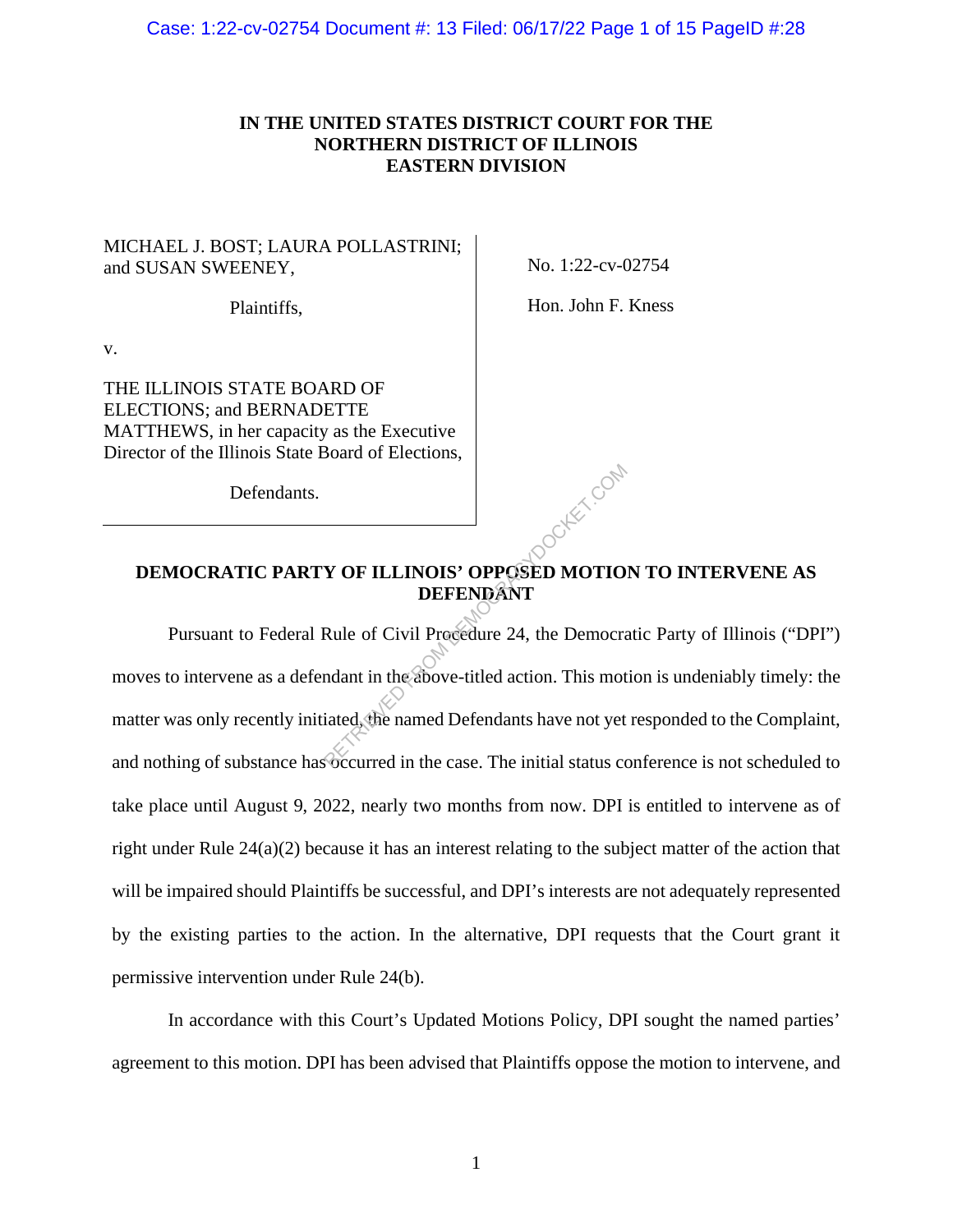## Case: 1:22-cv-02754 Document #: 13 Filed: 06/17/22 Page 2 of 15 PageID #:29

Defendants take no position. DPI is submitting, together with this motion, a separate statement setting forth the parties' competing proposed briefing schedules for this motion.

#### **BACKGROUND**

At issue in this litigation is 10 Ill. Comp. Stat. Ann. § 5/19-8(c) (the "Ballot Receipt Deadline"), a provision in Illinois law that ensures that ballots cast by lawful voters that are received in the mail by election officials in the 14 days after the election are counted, provided that: (1) they are postmarked on or before election day, or (2) if the U.S. Postal Service fails to postmark them, the ballot certification is dated on or before Election Day.<sup>1</sup> This has been the law in Illinois since 2015 and Illinois' acceptance of mail ballots received after Election Day goes back another decade. Without this law, the millions of Illinois voters who vote by mail risk disenfranchisement, despite timely casting their ballots, due to delayed mail delivery and inconsistent postmarking practices.<sup>2</sup> Illinois is far from alone in allowing for the counting of vote-by-mail ballots delivered after election day—17 other states, the District of Columbia, Puerto Rico, and the Virgin Islands also have extended ballot receipt deadlines.<sup>3</sup> nois' acceptance of mail ballots received<br>his law, the millions of Illinois' vote<br>timely casting their ballots, due to<br>actices.<sup>2</sup> Illinois is far from alone in a<br>d after election day—17 other states, the<br>also have extende

Nevertheless, Plaintiffs, Illinois voters and candidates for federal office, brought this lawsuit against the State Board of Elections and its Executive Director on May 25, 2022, claiming that Illinois's Ballot Receipt Deadline violates the U.S. Constitution and conflicts with Congress's

<sup>&</sup>lt;sup>1</sup> The vote-by-mail process in Illinois requires a voter to seal their ballot in an envelope with a certification that the voter must date and sign under penalty of perjury. *See* 10 Ill. Comp. Stat. Ann. 5/29-10; Vote by Mail, Mclean County Government, https://www.mcleancountyil.gov/votebymail (last visited June 15, 2022).

<sup>2</sup> In the last federal election, one of every three votes in Illinois was cast via mail ballot. *See, e.g*., Marie C. Dillon, *Lessons Learned from the November 2020 Election*, Better Gov't Association (Dec. 28, 2020), https://www.bettergov.org/news/lessons-from-the-november-2020-election/.

<sup>&</sup>lt;sup>3</sup> Tbl. 11: Receipt and Postmark Deadlines for Absentee/Mail Ballots, Nat'l Conference of State Legislatures (Mar. 15, 2022), https://www.ncsl.org/research/elections-and-campaigns/vopp-table-11-receipt-and-postmark-deadlines-for-absentee-ballots.aspx.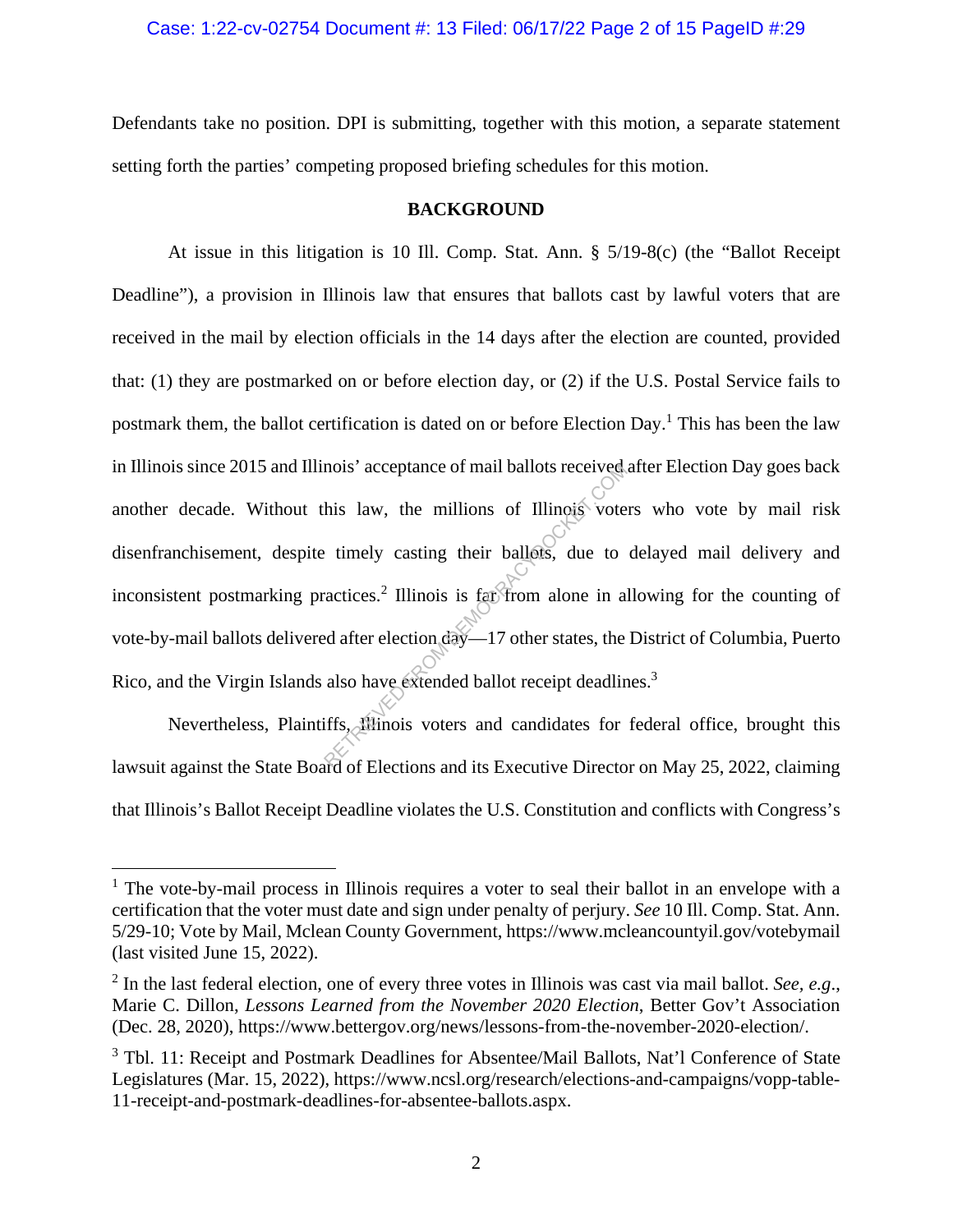#### Case: 1:22-cv-02754 Document #: 13 Filed: 06/17/22 Page 3 of 15 PageID #:30

command that election day take place on the "first Tuesday after the first Monday in November." Compl. ¶ 3. Specifically, Plaintiffs contend that "Illinois has expanded Election Day by extending by 14 days the date for receipt and counting of vote-by-mail ballots." Compl. ¶ 4. The Complaint includes three causes of action: (1) Count I alleges that the Ballot Receipt Deadline causes Plaintiffs' votes to be diluted in violation of the First and Fourteenth Amendments to the U.S. Constitution, *id.* ¶¶ 38–43; (2) Count II contends that by counting ballots received after Election Day, Defendants violate Plaintiffs' rights as candidates under the First and Fourteenth Amendments to the U.S. Constitution, *id.*  $\P$  44-48; and (3) Count III claims that the Ballot Receipt Deadline violates the federal election day statutes, 2 U.S.C. § 7 and 3 U.S.C. § 1, *id.* ¶¶ 49-60. To remedy their purported injuries, Plaintiffs ask this Court to permanently enjoin Defendants from enforcing the Ballot Receipt Deadline, and instead require that in all future elections, all vote-bymail ballots received after election day be rejected, regardless of whether the ballot was voted, dated, and timely mailed. *Id.* at 11. election day statutes, 2 U.S.C. § 7 and §<br>Fies, Plaintiffs ask this Court to permane<br>Deadline, and instead require that in all<br>lection day be rejected, regardless of w<br>at 11.<br>ime that litigants have attempted this typ<br>ntic

This is not the first time that litigants have attempted this type of claim. In 2020, several courts considered nearly identical challenges to post-election day ballot receipt deadlines around the country, and all failed. *See, e.g*., *Bognet v. Sec'y Commonwealth of Pa.*, 980 F.3d 336, 353-54 (3d Cir. 2020), *cert. granted, judgment vacated sub nom. Bognet v. Degraffenreid*, 141 S. Ct. 2508, 209 L. Ed. 2d 544 (2021) (finding federal law does not provide for when or how ballot counting occurs . . . and that the federal election day statutes "can, and indeed do, operate harmoniously" with state laws setting post-election day absentee ballot receipt deadlines); *Donald J. Trump for President, Inc. v. Way*, 492 F. Supp. 3d 354, 359 (D.N.J. 2020) ("Although federal law prohibits New Jersey from canvassing ballots cast after Election Day, it is within New Jersey's discretion to choose its methods of determining the timeliness of ballots, so long as there is no appreciable risk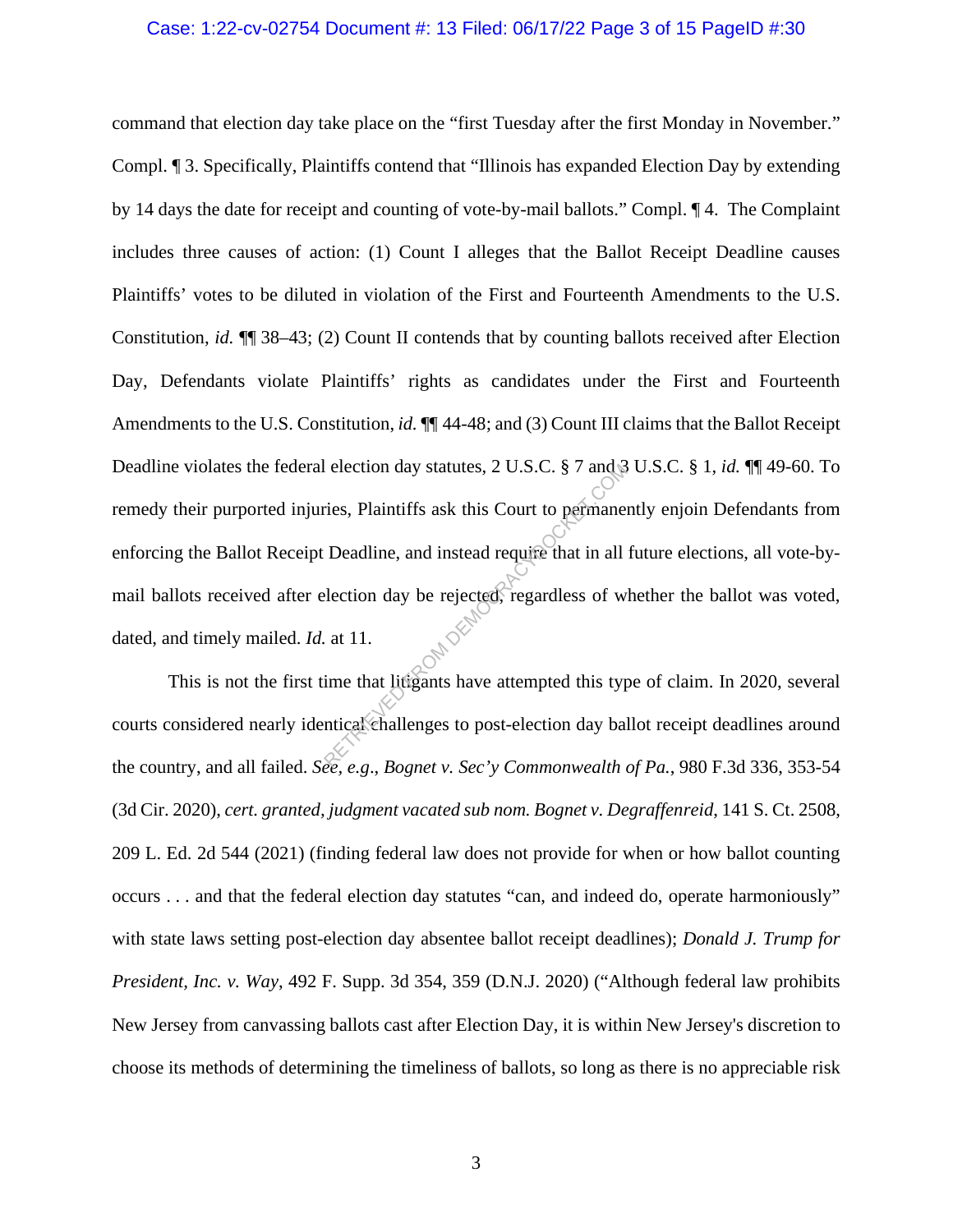#### Case: 1:22-cv-02754 Document #: 13 Filed: 06/17/22 Page 4 of 15 PageID #:31

of canvassing untimely ballots"); *Donald J. Trump for President, Inc. v. Cegavske*, 488 F. Supp. 3d 993, 1004 (D. Nev. 2020) (dismissing complaint challenging post-election day canvassing of vote-by-mail ballots for lack of standing finding, among other things, alleged vote-dilution was impermissibly speculative); *see also Pa. Democratic Party v. Boockvar*, 238 A.3d 345, 372 (Pa. 2020), *cert. denied sub nom*. *Republican Party of Pa. v. Degraffenreid*, 141 S. Ct. 732, 209 L. Ed. 2d 164 (2021) (allowing a three day extension of the mail ballot receipt deadline to account for U.S. Postal Service delivery timelines and avoid disenfranchisement and noting that "Pennsylvania's election laws currently accommodate the receipt of certain ballots after Election Day, as it allows the tabulation of military and overseas ballots received up to seven days after Election Day").

DPI is entitled to intervene in this case as a matter of right under Federal Rule of Civil Procedure 24(a)(2). Plaintiffs' challenge to the Ballot Receipt Deadline threatens to force DPI to divert significant resources to educating voters as to a crucial legal change shortly before a federal election, and further threatens disenfranchisement of DPI's members and constituents due to no fault of their own. Intervention is needed to protect DPI's substantial and distinct legal interests, which will otherwise be inadequately represented in this litigation. In the alternative, DPI requests permissive intervention under Rule 24(b). In accordance with Rule 24(c), Proposed Intervenor has also attached a Motion to Dismiss Plaintiffs' Complaint as Exhibit 1. Extervene in this case as a matter of right<br>tervene in this case as a matter of right<br>is' challenge to the Batlot Receipt Deadli<br>o educating voters as to a crucial legal ch<br>ns disenfranchisement of DPI's member<br>ion is free

#### **LEGAL STANDARD**

Parties may intervene as of right under Rule  $24(a)(2)$  when four requirements are met: "(1) timeliness, (2) an interest relating to the subject matter of the main action, (3) at least potential impairment of that interest if the action is resolved without the intervenor, and (4) lack of adequate representation by existing parties." *Zurich Cap. Markets Inc. v. Coglianese*, 236 F.R.D. 379, 383 (N.D. Ill. 2006) (quotation marks omitted). "Courts should construe Rule 24(a)(2) liberally and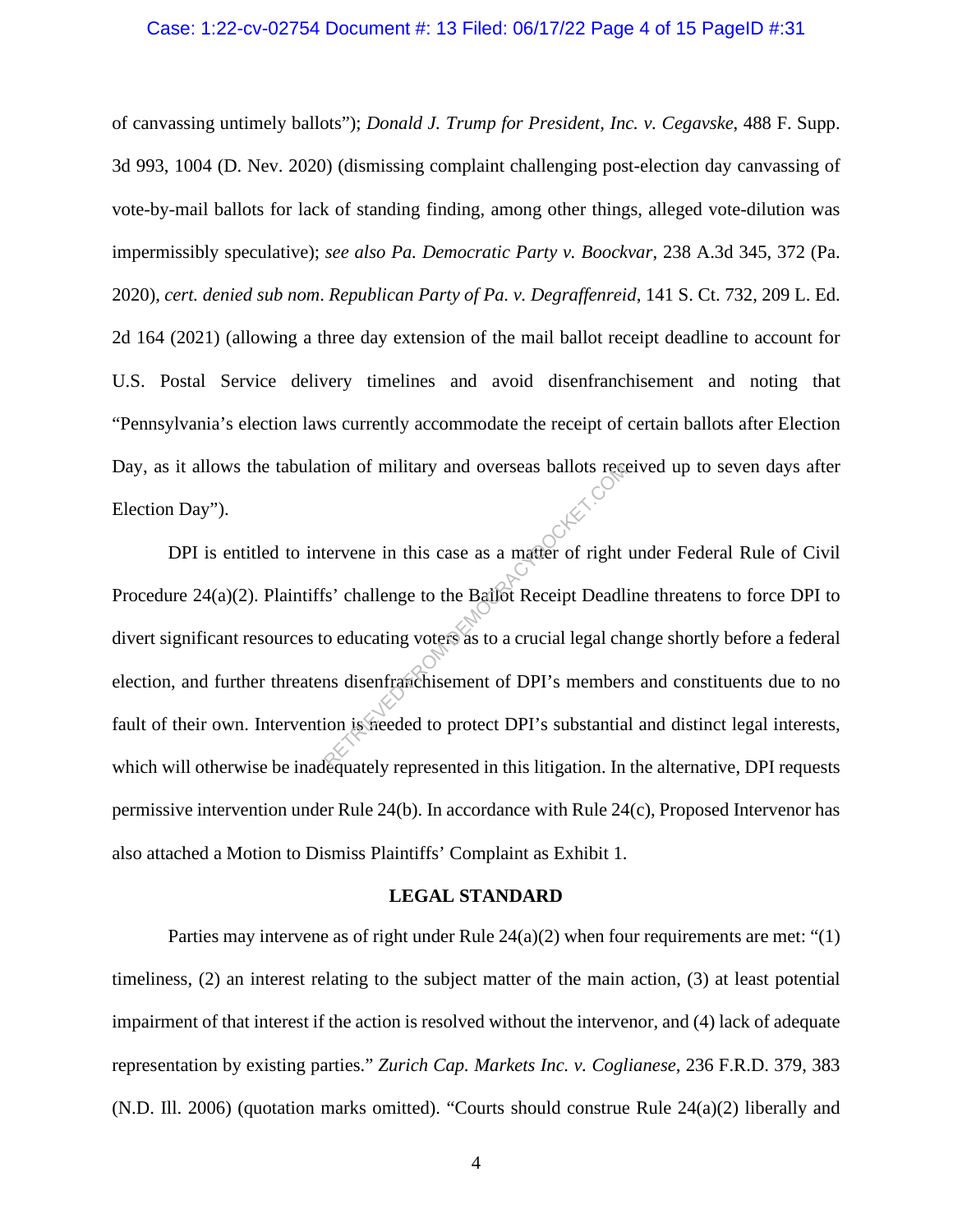#### Case: 1:22-cv-02754 Document #: 13 Filed: 06/17/22 Page 5 of 15 PageID #:32

should resolve doubts in favor of allowing intervention." *Michigan v. U.S. Army Corps of Eng'rs*, No. 10-CV-4457, 2010 WL 3324698, at \*2 (N.D. Ill. Aug. 20, 2010). "In accordance with this liberal construction, courts must accept as true the non-conclusory allegations of the motion a proposed intervenor makes." *Elouarrak v. Firstsource Advantage, LLC*, No. 1:19-cv-03666, 2020 WL 291364, at \*1 (N.D. Ill. Jan. 21, 2020) (quotation marks omitted). "[A] court should not deny a motion to intervene unless it is certain that the proposed intervenor cannot succeed in its case under any set of facts which could be proved under the complaint." *U.S. Army Corps of Eng'rs*, 2010 WL 3324698, at \*2 (citing *Reich v. ABC/York-Estes Corp.*, 64 F.3d 316, 321 (7th Cir. 1995)).

Under Rule 24(b), the Court may, "[o]n timely motion, . . . permit anyone to intervene who ... has a claim or defense that shares with the main action a common question of law or fact." Fed. R. Civ. P. 24(b)(1)(B). "In exercising its discretion, the court must consider whether the intervention will unduly delay or prejudice the adjudication of the original parties' rights." Fed. R. Civ. P. 24(b)(3). "The purpose of the timeliness requirement is to prevent a tardy intervenor from derailing a lawsuit within sight of the terminal." *Sokaogon Chippewa Cmty. v. Babbitt*, 214 F.3d 941, 949 (7th Cir. 2000). Permissive intervention should not be denied solely because a proposed intervenor failed to prove an element of intervention as of right. *Sec. Ins. Co. of Hartford v. Schipporeit, Inc*., 69 F.3d 1377, 1381 (7th Cir. 1995) (finding permissive intervention would have been appropriate even if requirements for intervention as of right had not been met); *see also City of Chi. v. Fed. Emergency Mgmt. Agency*, 660 F.3d 980, 986 (7th Cir. 2011). Example 1 Court may, "[0]n timely motion, ... per<br>hat shares with the main action accomm<br>"<br>"In exercising its discretion, the court<br>y or prejudice the adjudication of the orig<br>see of the timeliness requirement is to pre<br>gh

#### **ARGUMENT**

#### **A. DPI satisfies Rule 24(a)'s requirements for intervention as a matter of right.**

DPI satisfies each of the four requirements of Rule  $24(a)(2)$ . The Court should therefore grant its motion to intervene as of right.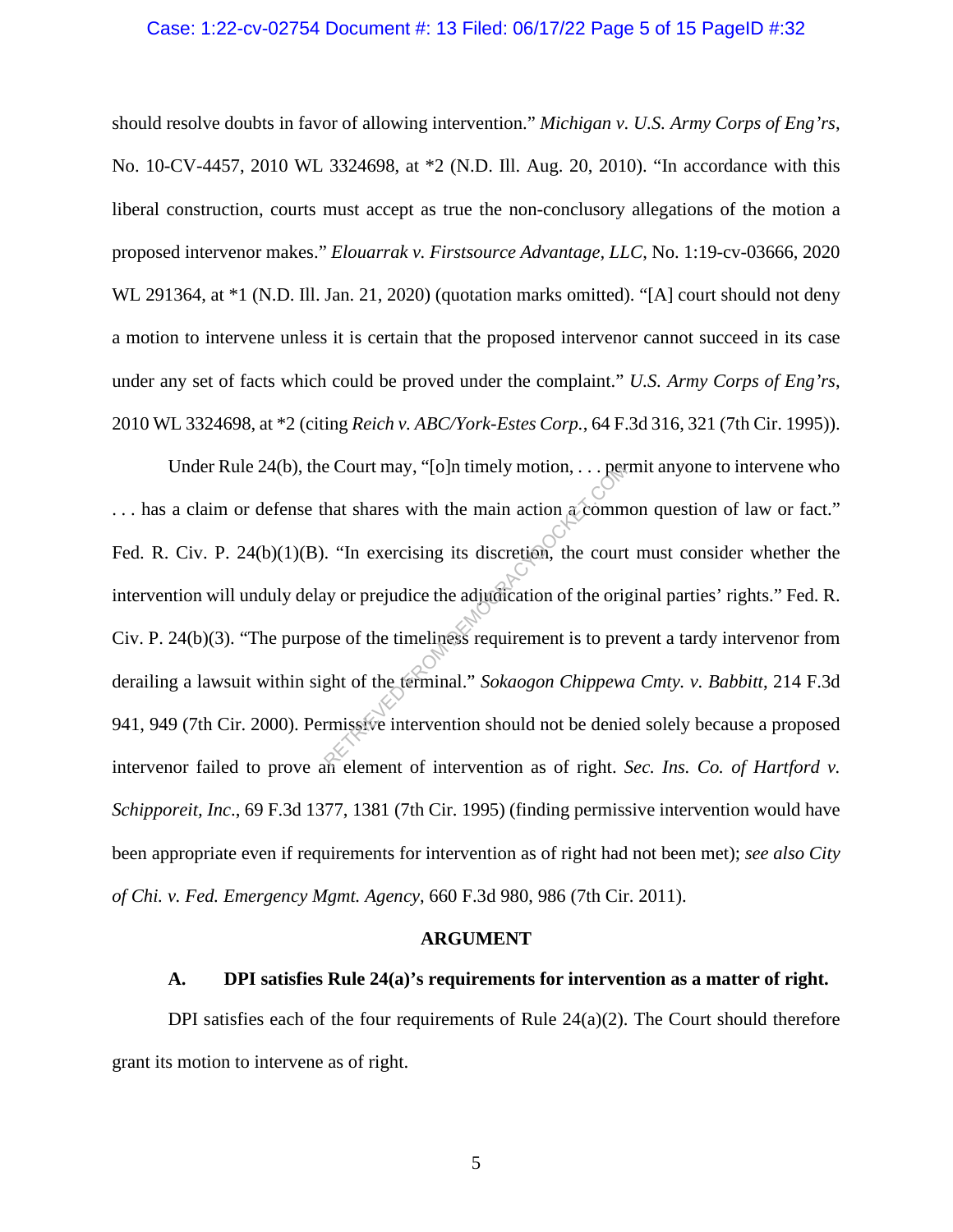### **1. The motion is timely.**

The motion to intervene is timely. "The test for timeliness is essentially one of reasonableness: potential intervenors need to be reasonably diligent in learning of a suit that might affect their rights, and upon so learning they need to act reasonably promptly." *Reich*, 64 F.3d at 321 (quotation marks omitted). To determine timeliness, courts consider "(1) the length of time the intervenor knew or should have known of his interest in the case; (2) the prejudice caused to the original parties by the delay; (3) the prejudice to the intervenor if the motion is denied; (4) any other unusual circumstances." *Sokaogon Chippewa Cmty.*, 214 F.3d at 949.

Plaintiffs filed their Complaint on May 25, 2022. This motion follows only three weeks later, and before any substantive activity in the case. The State Defendants' response to the Complaint is not due until July 8, and nothing of substance has occurred in the case. The Court has scheduled an initial status conference for August  $\mathscr{F}_{\text{still}}$  nearly two months away. Simply put, there has been no delay, and there is no possible risk of prejudice to the other parties. *See id*. DPI acted promptly after it learned of this lawsuit and did not "drag[] its heels." *Nissei Sangyo Am., Ltd. v. United States*, 31 F.3d 435, 438 (7th Cir. 1994). DPI accordingly easily satisfies the first requirement for intervention. Companit on May 23, 2022. This monder<br>antive activity in the case. The State I<br>ly 8, and nothing of substance has occurr<br>onference for August  $\epsilon$  still nearly two<br>there is no possible risk of prejudice to t<br>ed of this la

## **2. The disposition of this case will impair DPI's and its members' and constituents' abilities to protect their interests.**

DPI and its members have significant protectable interests in this lawsuit that might be impaired by Plaintiffs' causes of action. A "prospective intervenor's interest [in the lawsuit] must be direct, significant, and legally protectable." *Lopez-Aguilar v. Marion Cnty. Sheriff's Dep't*, 924 F.3d 375, 391 (7th Cir. 2019). In assessing whether such an interest is sufficiently "impair[ed] or impede[d]," Fed. R. Civ. P. 24(a)(2), courts "look[] to the 'practical consequences' of denying intervention." *Nat. Res. Def. Council v. Costle*, 561 F.2d 904, 909 (D.C. Cir. 1977) (quoting *Nuesse*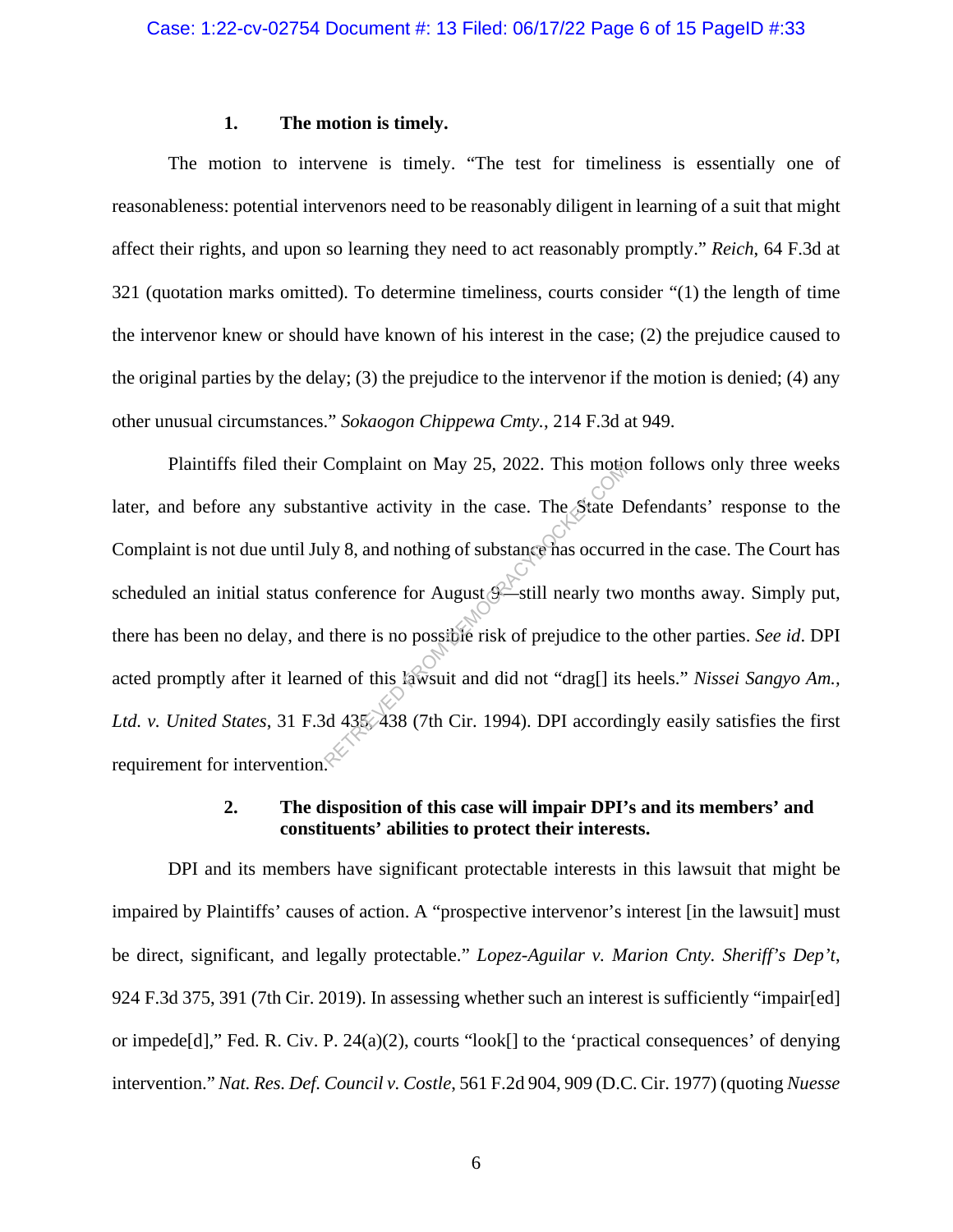#### Case: 1:22-cv-02754 Document #: 13 Filed: 06/17/22 Page 7 of 15 PageID #:34

*v. Camp*, 385 F.2d 694, 702 (D.C. Cir. 1967)). "If an absentee would be substantially affected in a practical sense by the determination made in an action, he should, as a general rule, be entitled to intervene." *U.S. Army Corps of Eng'rs*, 2010 WL 3324698, at \*3 (quoting Fed. R. Civ. P. 24 advisory committee's note to 1966 amendment). The Seventh Circuit has "interpreted statements of the Supreme Court as encouraging liberality in the definition of an interest." *Lopez-Aguilar*, 924 F.3d at 392.

DPI easily satisfies this factor. If successful, Plaintiffs' challenge to established Illinois voting procedures would impair DPI's legally protected interests. DPI is a political organization dedicated to expanding the franchise and supporting the election of Democratic Party candidates. Injunction of the Ballot Receipt Deadline and the resulting rejection of timely-cast ballots of lawful voters would cause DPI serious and irreparable harm. These include direct injuries to DPI itself: the significant change in the law would force DPI to expend significant resources to educate the public to attempt to remediate the harm it would otherwise cause—resources that would have otherwise gone to persuading and turning out voters. ranchise and supporting the election of the resulting rejection of<br>ipt Deadline and the resulting rejection of<br>ous and irreparable harm. These include<br>ate the harm it would otherwise cause-<br>g and turning out voters.<br>has fo

The Seventh Circuit has found precisely this type of injury sufficient to confer Article III standing on the Democratic Party in a voting rights lawsuit. *See, e.g.*, *Crawford v. Marion Cnty. Election Bd.*, 472 F.3d 949, 951 (7th Cir. 2007) (concluding "new law injure[d] the Democratic Party by compelling the party to devote resources" that it would not have needed to devote absent new law), *aff'd*, 553 U.S. 181 (2008). Other courts around the country have come to similar conclusions. *See, e.g*., *Democratic Nat'l Comm. v. Reagan*, 329 F. Supp. 3d 824, 841 (D. Ariz. 2018) (finding standing where law "require[d] Democratic organizations . . . to retool their [getout-the-vote] strategies and divert [] resources"), *rev'd on other grounds sub nom. Democratic Nat'l Comm. v. Hobbs*, 948 F.3d 989 (9th Cir. 2020) (en banc).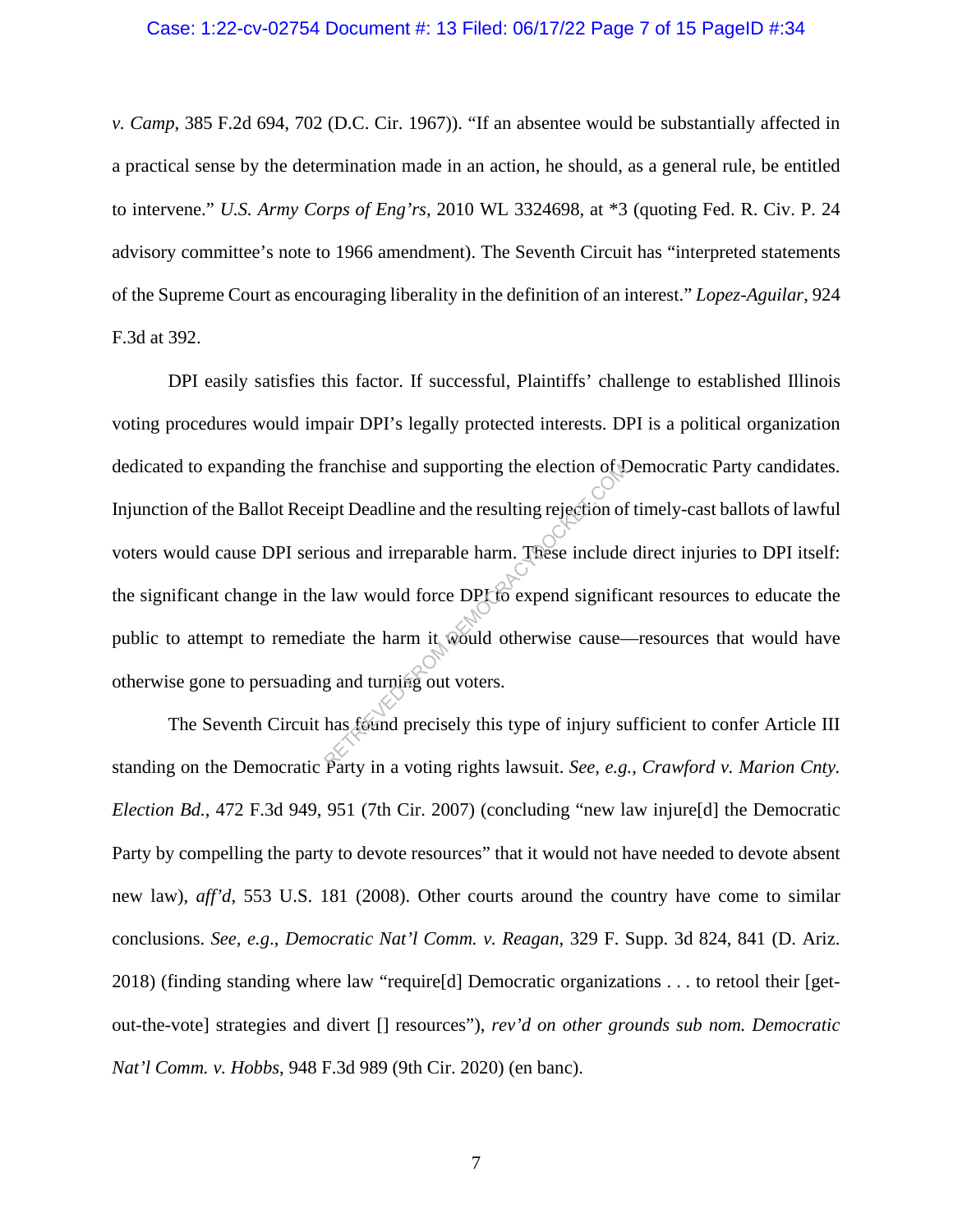#### Case: 1:22-cv-02754 Document #: 13 Filed: 06/17/22 Page 8 of 15 PageID #:35

Courts regularly grant intervention to political parties in cases like this one, which involve the rules under which elections are to be held. *See, e.g.*, *La Union del Pueblo Entero v. Abbott*, 29 F.4th 299 (5th Cir. 2022) (holding that local and national political party committees should have been allowed to intervene as of right as defendants in challenge to state election laws); *Issa v. Newsom*, No. 2:20-cv-01044-MCE-CKD, 2020 WL 3074351, at \*4 (E.D. Cal. June 10, 2020) (holding a political party has a "significant protectable interest" in intervening to defend its voters' interests in vote-by-mail and its own resources spent in support of vote-by-mail); *Paher v. Cegavske*, No. 3:20-cv-00243-MMD-WGC, 2020 WL 2042365 (D. Nev. Apr. 28, 2020) (granting party committees intervention as of right as defendants in a challenge to mail-in voting procedures); *see also Cooper Techs. v. Dudas*, 247 F.R.D. 510, 514 (E.D. Va. 2007) ("[I]n cases challenging various statutory schemes as unconstitutional or as improperly interpreted and applied, the courts have recognized that the interests of those who are governed by those schemes are sufficient to support intervention." (quoting  $\widetilde{C}$  Charles Alan Wright, Arthur R. Miller & Mary Kay Kane, Fed. Prac. & Proc. Civ. § 1908 (2d ed. 1986))). Face Transfer Techs. v. Dudas, 247 F.R.D. 510, 514<br>
Schemes as unconstitutional or as impropriate that the interests of those who are governoon." (quoting TC Charles Alan Wright C. Civ. § 1908 (2d ed. 1986))).

Separate and apart from the injury that Plaintiffs' action threatens to cause DPI directly, DPI also has a significant protectable interest in this lawsuit because of the harm that it threatens DPI's members and constituents. Plaintiffs seek an injunction preventing Illinois from counting *any* mail-in ballots after "election day," regardless of when they are postmarked or dated. *See* Compl. ¶ 57 ("A qualified ballot for federal office is not a legal vote unless it is received by Election Day.") Such an injunction would subject the counting of mail-in ballots—including those of Democratic voters—to circumstances entirely outside the voter's control. It would condition the counting of votes upon the delivery timelines of the U.S. Postal Service, leading to the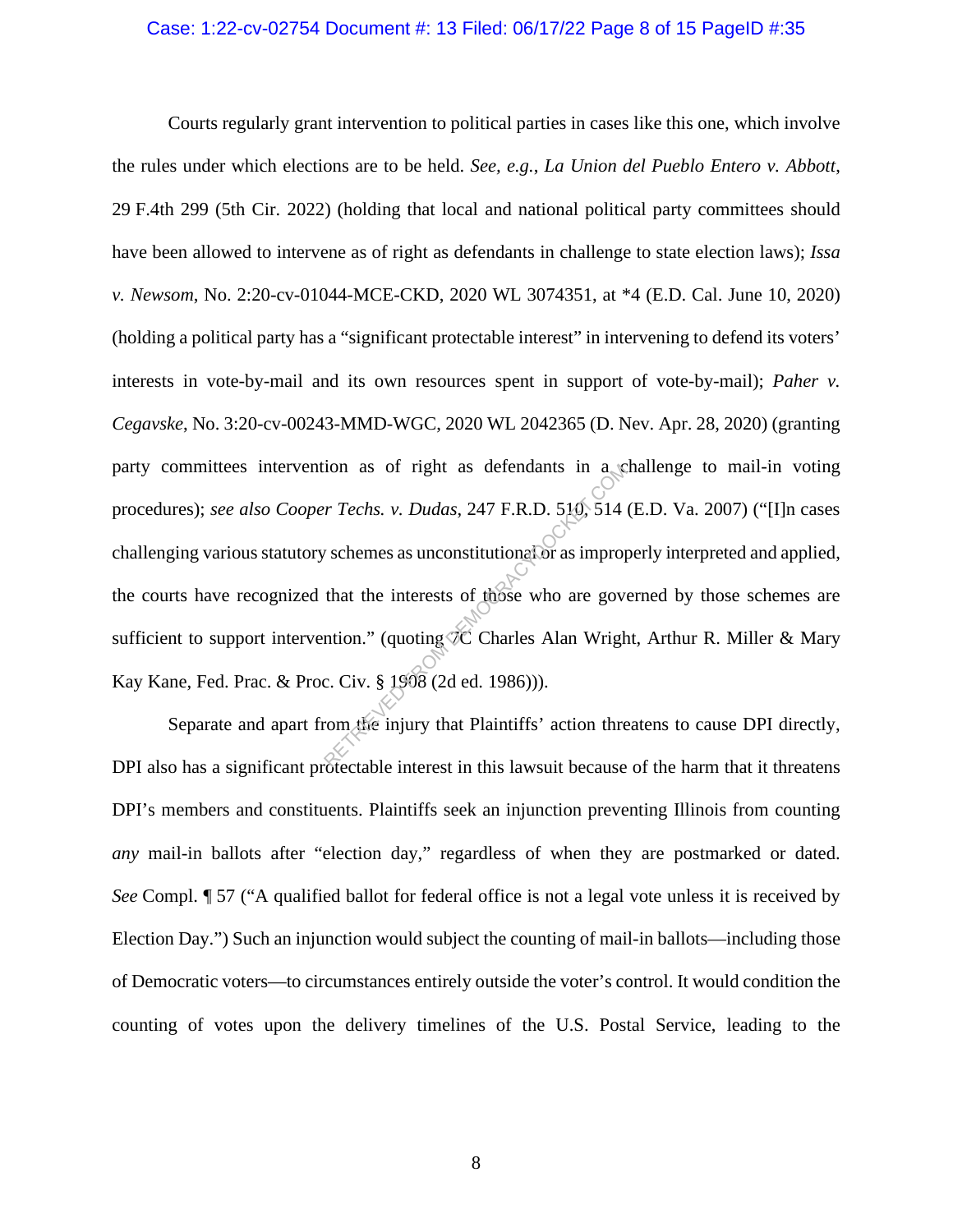#### Case: 1:22-cv-02754 Document #: 13 Filed: 06/17/22 Page 9 of 15 PageID #:36

disenfranchisement of many voters through no fault of their own.<sup>4</sup> Federal courts have repeatedly held that, where an action carries with it the prospect of disenfranchising a political party's members, the party has a cognizable interest at stake and may intervene to protect that interest. *See, e.g.*, *Crawford*, 472 F.3d at 951 ("The Democratic Party also has standing to assert the rights of those of its members who will be prevented from voting by the new law."); *Sandusky Cnty. Democratic Party v. Blackwell*, 387 F.3d 565, 573-74 (6th Cir. 2004) (holding the risk that some voters will be disenfranchised confers standing upon political parties and labor organizations).

Thus, DPI satisfies the second and third factors for intervention as of right, as well.

### **3. DPI's interests are not adequately represented in this case.**

Finally, DPI satisfies the fourth factor for intervention as of right, because it cannot rely on the parties in the case to adequately represent its interests. This requirement "is satisfied if the applicant shows that representation of his interest 'may be' inadequate; and the burden of making that showing should be treated as minimal.<sup>49</sup> *Lake Invs. Dev. Grp., Inc. v. Egidi Dev. Grp.*, 715 F.2d 1256, 1261 (7th Cir. 1983) (citation omitted). "[T]he proposed intervenor should be treated as the best judge of whether the existing parties adequately represent his or her interests, and . . . any doubt regarding adequacy should be resolved in favor of the proposed intervenors." *U.S. Army Corps of Eng'rs*, 2010 WL 3324698, at \*6 (noting that the applicant need only show Expresses are not adequately represent<br>the fourth factor for intervention as of rig<br>lequately represent its interests. This req<br>notation of his interest (may be' inadequately<br>ated as minimals. Lake Invs. Dev. Grap<br>Cir. 19

<sup>4</sup> *See* Brian Naylor, *The Postal Service is slowing the mail to save money. Critics say it's a death spiral*, NPR.org (Oct. 8, 2021), https://www.npr.org/2021/10/08/1044016873/postal-serviceslow-mail-save-money; Geoff Bennett & Ryan Connelly Holmes, *Why the U.S. Postal Service is experiencing delays*, PBS News Hour (Jan. 26, 2022), https://www.pbs.org/newshour/show/whythe-u-s-postal-service-is-experiencing-delays; Sneha Day, *Postal delivery delays slammed at congressional field hearing in Chicago*, Chi. Sun-Times (Oct. 15, 2021), https://chicago.suntimes.com/politics/2021/10/15/22728928/postal-delivery-delays-mail-chicago; Sally Schulze, *Mail delays continue across Chicago area, Rep. Casten pushing for change*, FOX 32 Chicago (Jan. 31, 2022), https://www.fox32chicago.com/news/mail-delays-continue-acrosschicago-area-rep-casten-pushing-for-change.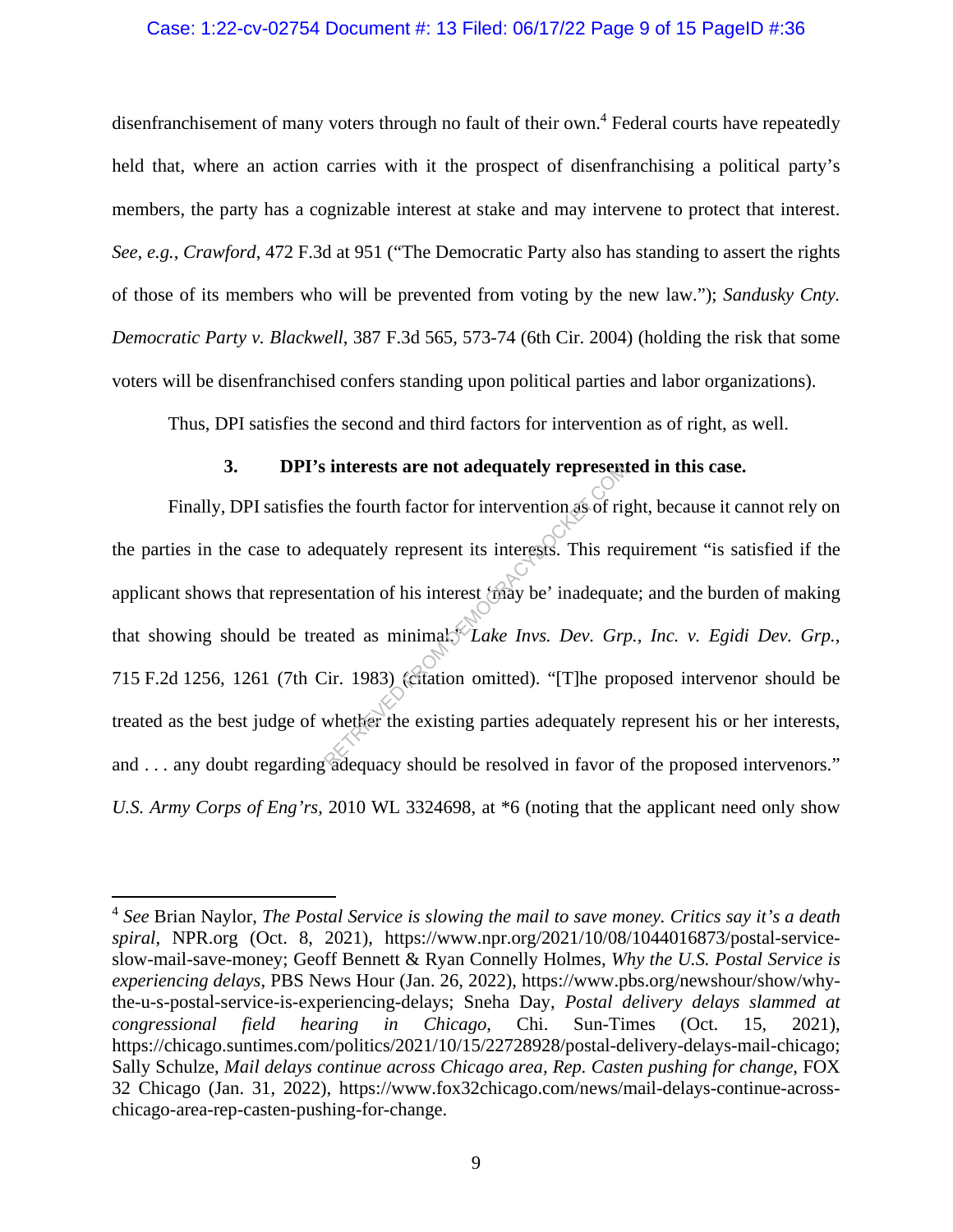#### Case: 1:22-cv-02754 Document #: 13 Filed: 06/17/22 Page 10 of 15 PageID #:37

that representation of its interest may be inadequate, not that representation will in fact be inadequate) (quotation marks omitted).

While Defendants have an interest in defending the actions of state and local governments, DPI has a different interest: ensuring that every Democratic voter in Illinois has a meaningful opportunity to cast a ballot and have that ballot counted in the upcoming elections. Courts have "often concluded that governmental entities do not adequately represent the interests of aspiring intervenors." *Fund for Animals, Inc. v. Norton*, 322 F.3d 728, 736 (D.C. Cir. 2003); *accord Citizens for Balanced Use v. Mont. Wilderness Ass'n*, 647 F.3d 893, 899 (9th Cir. 2011) ("[T]he government's representation of the public interest may not be 'identical to the individual parochial interest' of a particular group just because 'both entities occupy the same posture in the litigation.'" (quoting *WildEarth Guardians v. U.S. Forest Serv.*, 573 F.3d 992, 996 (10th Cir. 2009))); *U.S. Army Corps of Eng'rs*, 2010 WL 3324698, at \*7 ("[T]he government only represents the citizen to the extent his interests coincide with the public interest. If the citizen stands to gain or lose from the litigation in a way different from the public at large, the *parens patriae* would not be expected to represent him." (quoting *Chiglo v. City of Preston*, 104 F.3d 185, 187–88 (8th Cir. 1997))). The public interest may not be 'identically<br>
Digital because 'both entities occupy the same<br>
rans v. U.S. Forest Serv., 573 F.3d 992, 9<br>
WL 3324698, at \*7 CTT he government<br>
mode with the public interest. If the citize<br>
e

That is the case here. DPI has specific interests and concerns—from its overall electoral prospects to the most efficient use of its limited resources to promote get-out-the-vote-efforts that neither Defendants nor any other party in this lawsuit share. *See Paher*, 2020 WL 2042365, at \*3 (granting intervention as of right where proposed intervenors "may present arguments about the need to safeguard Nevada[ns'] right to vote that are distinct from [state defendants'] arguments"). Recognizing this, courts have consistently permitted political parties to intervene in cases involving election administration even where government officials are named as defendants. *See, e.g.*, *Issa*, 2020 WL 3074351, at \*4. Here, as in *Issa*: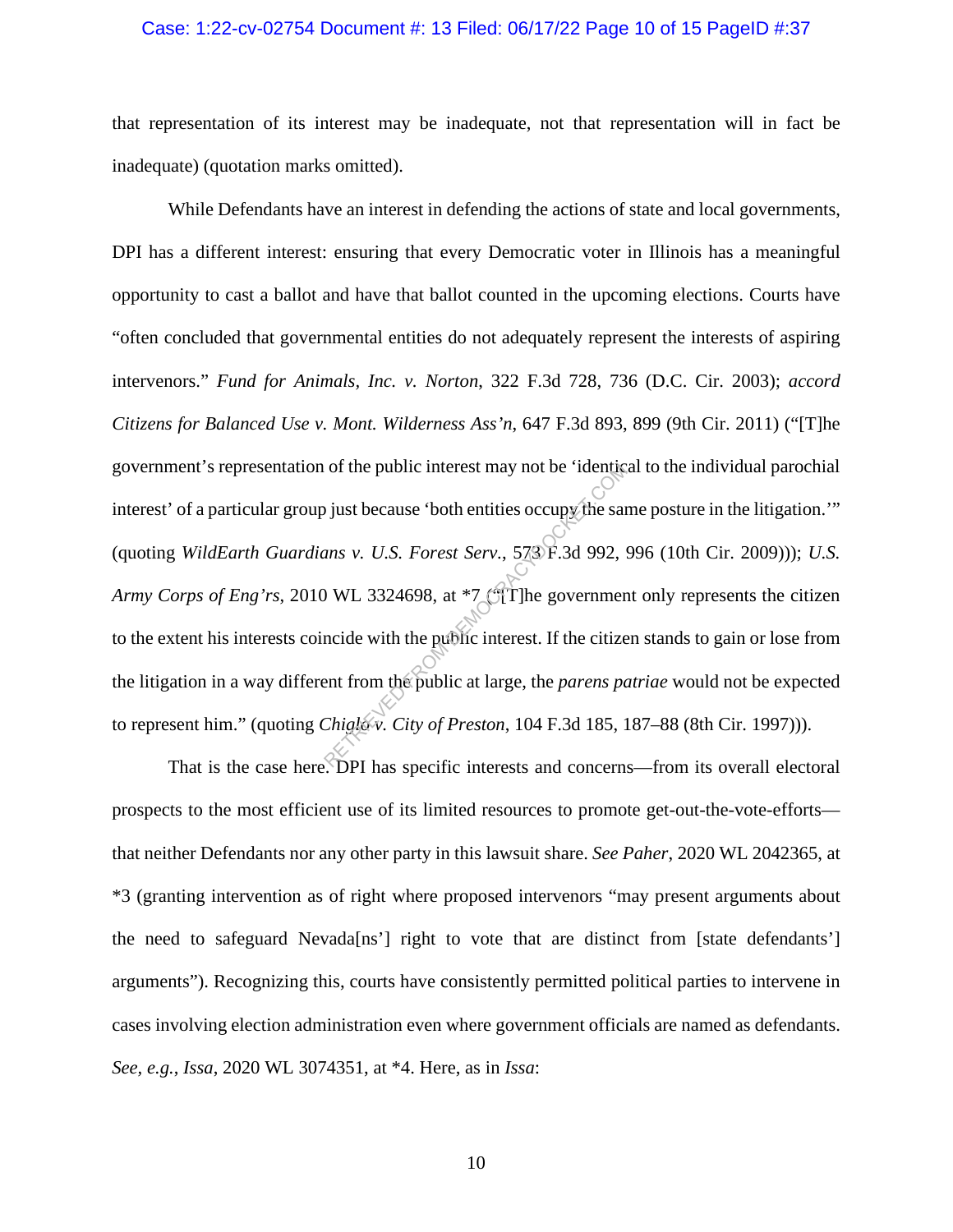Although Defendants and the Proposed Intervenor[] fall on the same side of the dispute, Defendants' interests in the implementation of the [challenged law] differ from those of the Proposed Intervenor[]. While Defendants' arguments turn on their inherent authority as [government officials] and their responsibility to properly administer election laws, the Proposed Intervenor [is] concerned with ensuring [its] party members and the voters [it] represents have the opportunity to vote in the upcoming federal election, advancing [its] overall electoral prospects, and allocating [its] limited resources to inform voters about the election procedures. As a result, the parties' interests are neither "identical" nor "the same."

*Id.* at \*3 (citation omitted); *see also U.S. Army Corps of Eng'rs*, 2010 WL 3324698, at \*7 (granting intervention as of right where "[a]lthough Defendants are not directly adverse to the [proposed intervenors], their interests are not completely identical"). While Defendants might defend the Ballot Receipt Deadline as not in conflict with federal law, they cannot be expected to join DPI in promoting its more parochial interests. *See Kleissler v. U.S. Forest Serv.*, 157 F.3d 964, 974 (3d Cir. 1998) (granting motion to intervene as of right where private parties' interests diverged from government's interest in representation, and where "[t]he early presence of intervenors may serve to prevent errors from creeping into the proceedings, clarify some issues, and perhaps contribute to an amicable settlement"); *Ohio River Valley Env't. Coal., Inc. v. Salazar*, No. 3:09-0149, 2009 WL 1734420, at  $*1$  (S.D.W. Va. June 18, 2009) (granting motion to intervene as of right where defendant and proposed intervenor had identical goals but "difference in degree of interest could motivate the [intervenor] to mount a more vigorous defense" and "[t]he possibility that this difference in vigor could unearth a meritorious argument overlooked by the current Defendant justifies the potential burden on having an additional party in litigation"). of in conflict with lederal law, they can<br>all interests. *See Kleissler v. U.S. Forest S*<br>to intervene as of right where private par<br>resentation, and where Tilhe early preser<br>resentation, and where Tilhe early preser<br>ing i

In short, because its interests are not shared by the current parties to the litigation, DPI cannot rely on Defendants or anyone else to provide adequate representation. It has thus satisfied the four requirements for intervention as of right under Rule 24(a)(2). *See Issa*, 2020 WL 3074351, at \*3–4; *Paher*, 2020 WL 2042365, at \*3.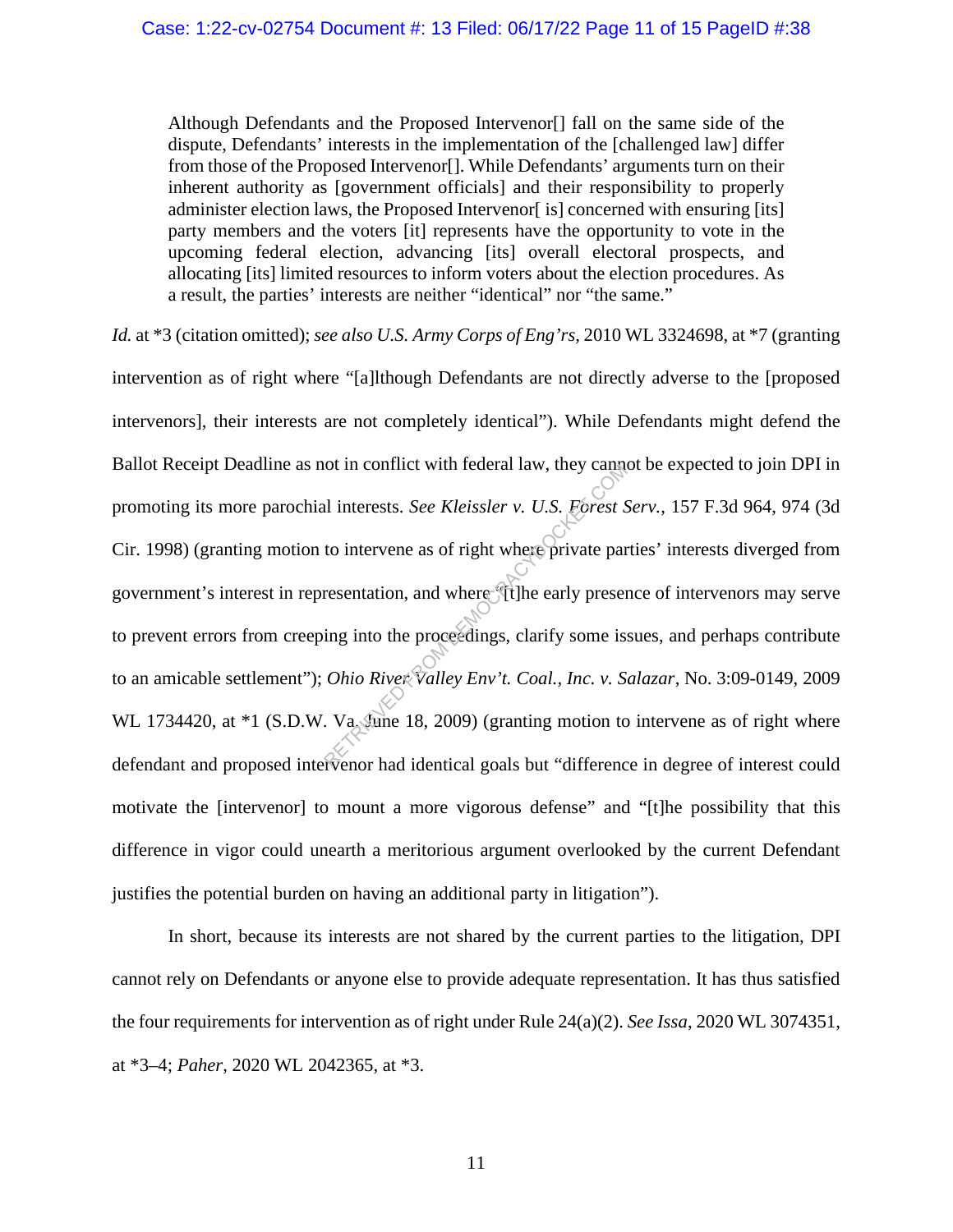## **B. Alternatively, DPI should be granted permissive intervention under Rule 24(b).**

Even if this Court were to find DPI ineligible for intervention as of right, it easily satisfies the requirements for permissive intervention under Rule 24(b). "Rule 24(b)(2) states that permissive intervention may be allowed 'when an applicant's claim or defense and the main action have a question of law or fact in common' .... 'In exercising its discretion the court shall consider whether the intervention will unduly delay or prejudice the adjudication of the rights of the original parties.'" *Sec. Ins. Co. of Hartford v. Schipporeit, Inc*., 69 F.3d 1377, 1381 (7th Cir. 1995) (quoting Fed. R. Civ. P. 24(b)). Federal Courts across the country have granted permissive intervention to political parties in cases challenging voting laws. *See e.g.*, *Democratic Party of Va. v. Brink*, No. 3:21-cv-756-HEH, 2022 WL 330183, at \*2 (E.D. Va. Feb. 3, 2022) ("[Intervenor] is one of Virginia's two major political parties, and it brings a unique perspective on the election laws being challenged and how those laws affect its candidates and voters. Courts often allow the permissive intervention of political parties in actions challenging voting laws for exactly this reason.") (citation omitted); *see also Mi Familia Vota v. Hobbs*, No. CV-21-01423-PHX-DWL, 2021 WL 5217875, at \*2 (D. Ariz. Oct. 4, 2021); *Swenson v. Bostelman*, No. 20-cv-459-wmc, 2020 WL 8872099 (W.D. Wis. June 23, 2020). Ilenging voting laws. See e.g., Democrat<br>L 330183, at \*2 (E.D. Va. Feb. 3, 202<br>al parties, and it brings a unique perspective<br>ws affect its candidates and voters. Court<br>rties in actions challenging voting law<br>Mi Familia Vo

As discussed above, Plaintiffs' challenge to Illinois law threatens DPI with injury sufficient to confer Article III standing and DPI's motion to intervene is timely. DPI has defenses to Plaintiffs' claims that share common questions of law and fact—for example, DPI maintains that Plaintiffs have failed to state a claim on which relief can be granted and lack standing to bring this suit. *See* Ex. 1. Most importantly, intervention will result in neither prejudice nor undue delay. DPI has an interest in a swift resolution of this action to ensure that every eligible Illinoisan is allowed to cast a ballot and have that ballot counted in the coming election. Recognizing this urgency, DPI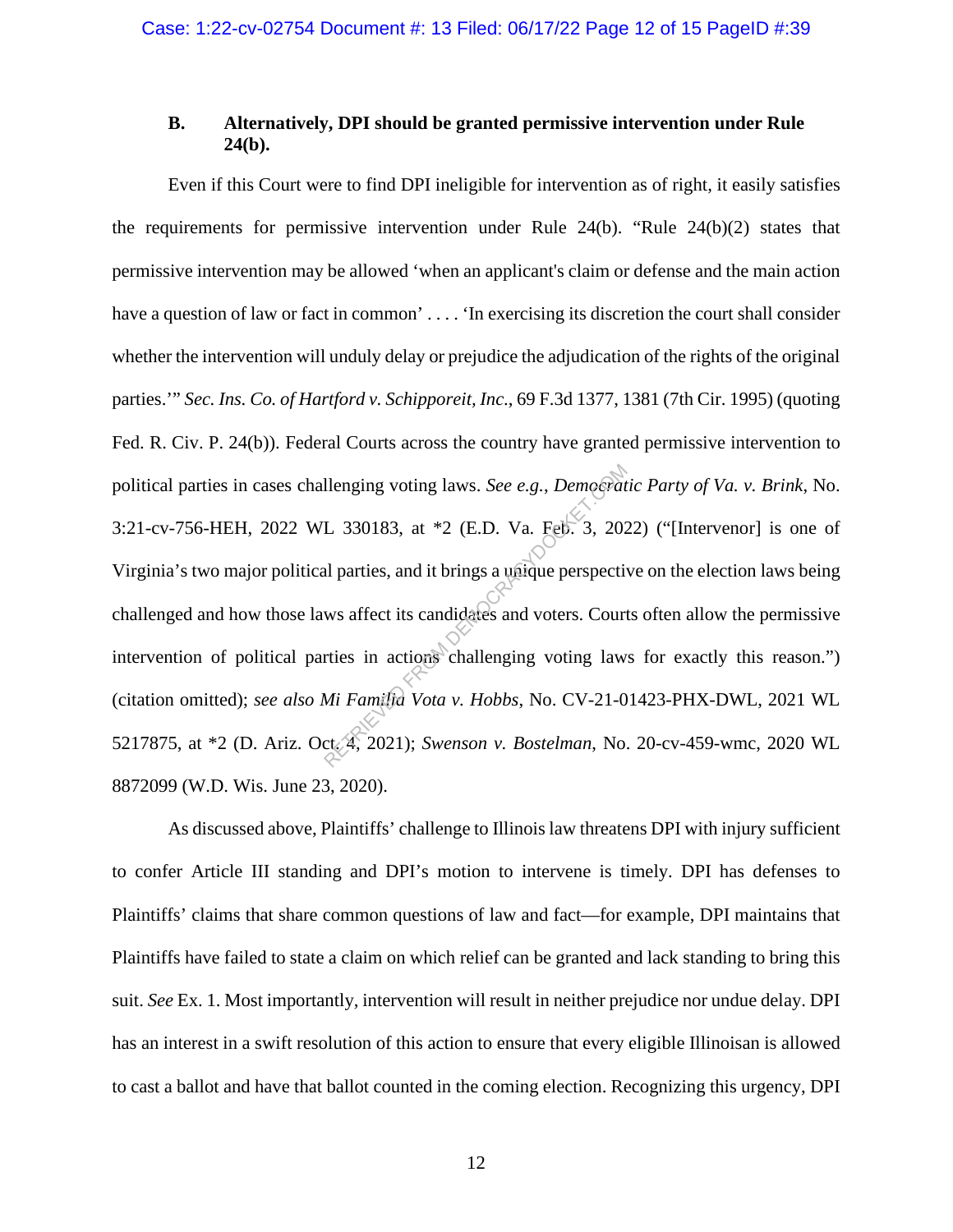has already prepared and attached to this motion a Motion to Dismiss. *See* Ex. 1. DPI's Proposed Motion to Dismiss merely challenges the sufficiency of Plaintiffs' claims. It does not add any unrelated counterclaims or distract the Court from the main issues of the case. Given the fatal legal and factual shortcomings of Plaintiffs' claims, DPI's intervention in this case will help facilitate and not hinder—the expeditious resolution of this litigation.

#### **CONCLUSION**

For the reasons stated above, Proposed Intervenor the Democratic Party of Illinois respectfully requests that the Court grant its motion to intervene as a matter of right under Rule  $24(a)(2)$  or, in the alternative, permit it to intervene under Rule  $24(b)$ .

June 17, 2022 Respectfully Submitted,

# **JENNER & BLOCK LLP**

By: s/ Coral A. Negron

Coral A. Negron Jenner & Block LLP 1099 New York Avenue, NW Washington, D.C. 20001 Telephone: (202) 639-6875 cnegron@jenner.com KETRIEVED FROM DEMO

Elisabeth C. Frost\* Maya Sequeira\* Richard A. Medina\* Elias Law Group LLP 10 G Street NE, Suite 600 Washington, D.C. 20002 Telephone: (202) 968-4490 Facsimile: (202) 968-4498 efrost@elias.law msequeira@elias.law rmedina@elias.law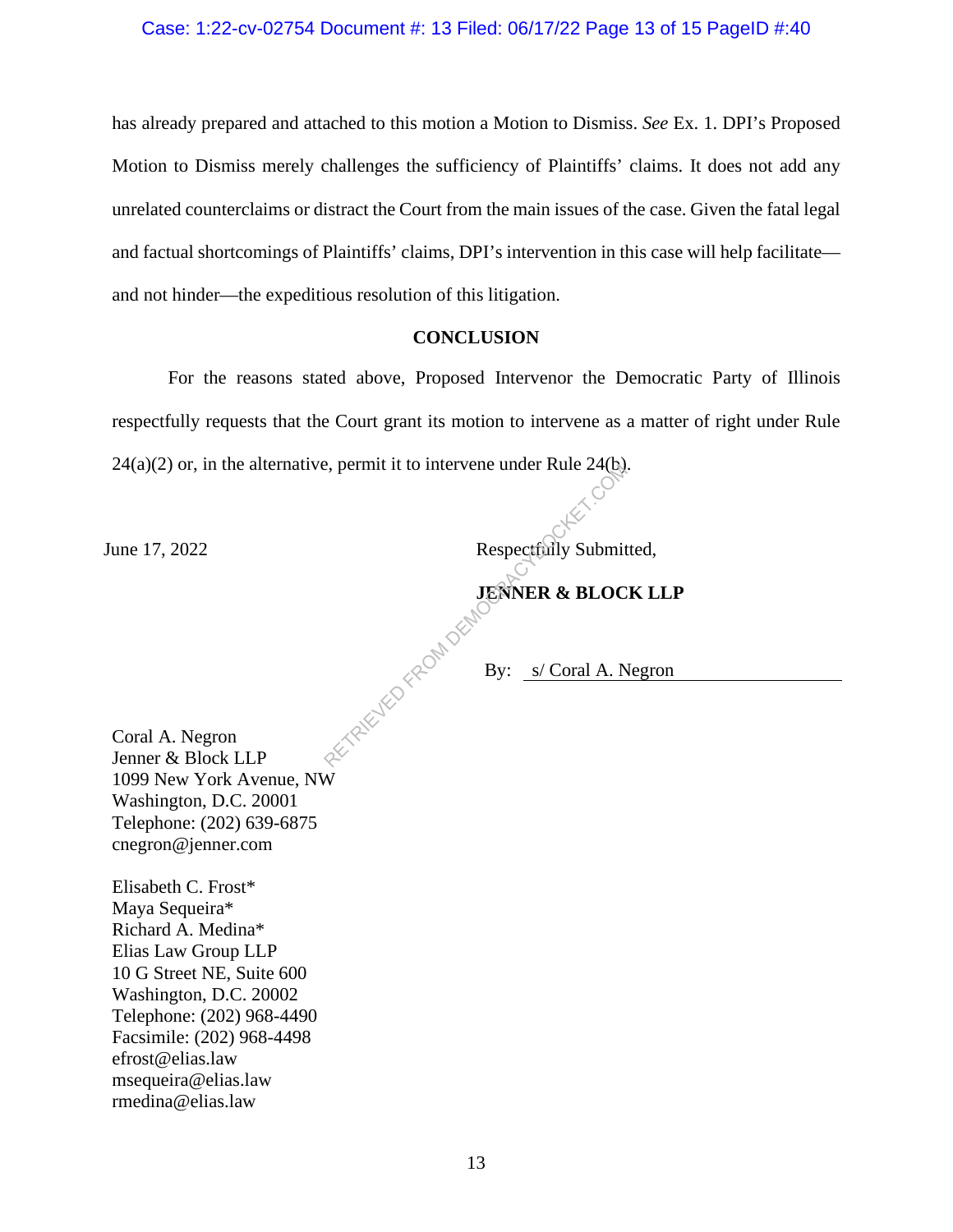# Case: 1:22-cv-02754 Document #: 13 Filed: 06/17/22 Page 14 of 15 PageID #:41

Abha Khanna\* Elias Law Group LLP 1700 Seventh Ave, Suite 2100 Seattle, WA 98101 Telephone: (206) 656-0177 Facsimile: (206) 656-0180 akhanna@elias.law

*Attorneys for Proposed Intervenor-Defendant Democratic Party of Illinois* 

*\*Pro hac vice application forthcoming*

RECTAIRD FROM DEMOCRACY DOCKET.COM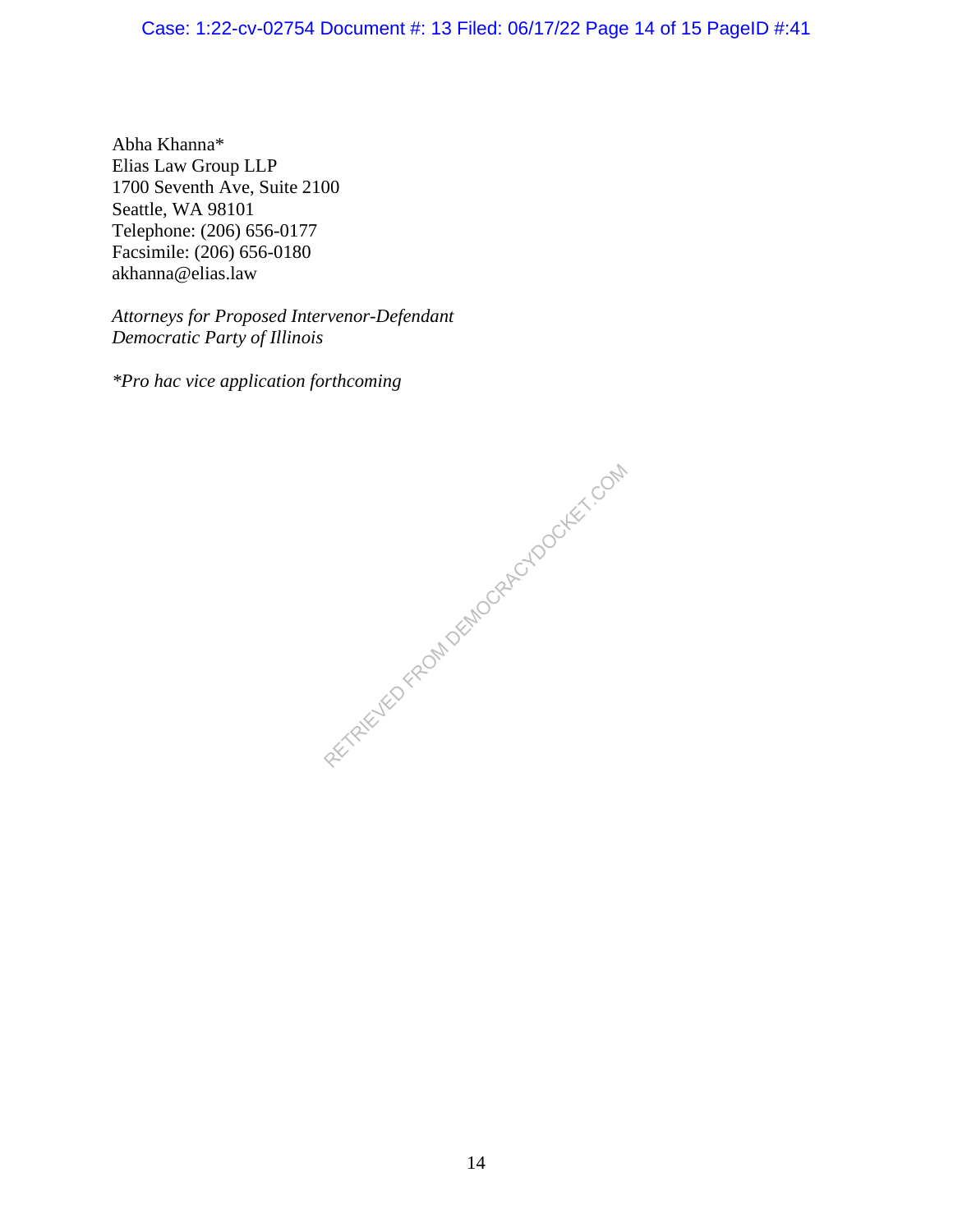# **CERTIFICATE OF SERVICE**

I, Coral A. Negron, certify that on June 17, 2022 I electronically filed the foregoing

**MOTION TO INTERVENE AS DEFENDANT** with the Clerk of the Court using the CM/ECF

system, which will send notification of such filing to all attorneys of record.

I certify under penalty of perjury that the foregoing is true and correct.

 /s/ Coral A. Negron JENNER & BLOCK LLP 1099 New York Avenue, NW Washington, D.C. 20001 Telephone: (202) 639-6875

RETRIEVED FROM DEMOCRACYDOCKET.COM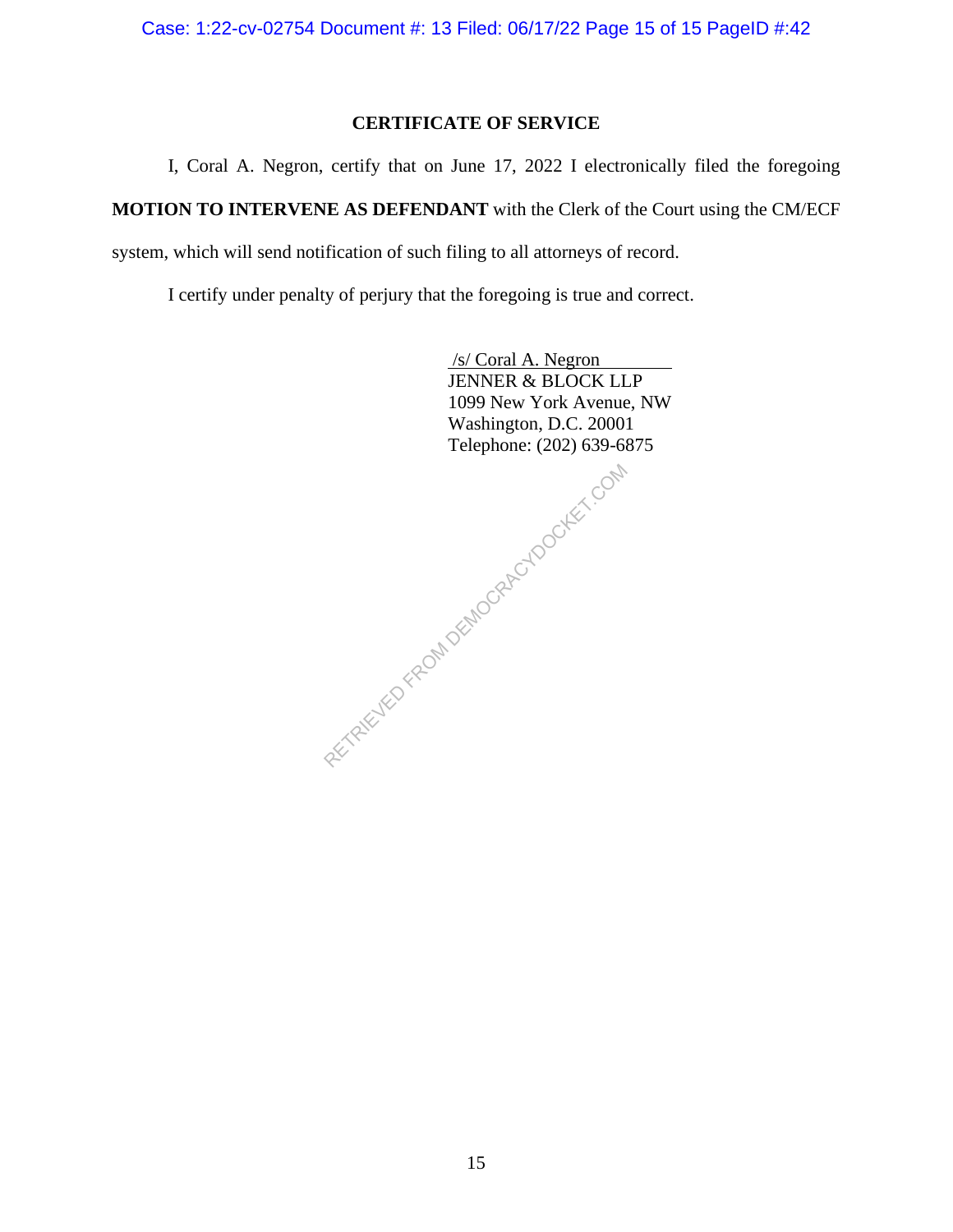Case: 1:22-cv-02754 Document #: 13-1 Filed: 06/17/22 Page 1 of 17 PageID #:43

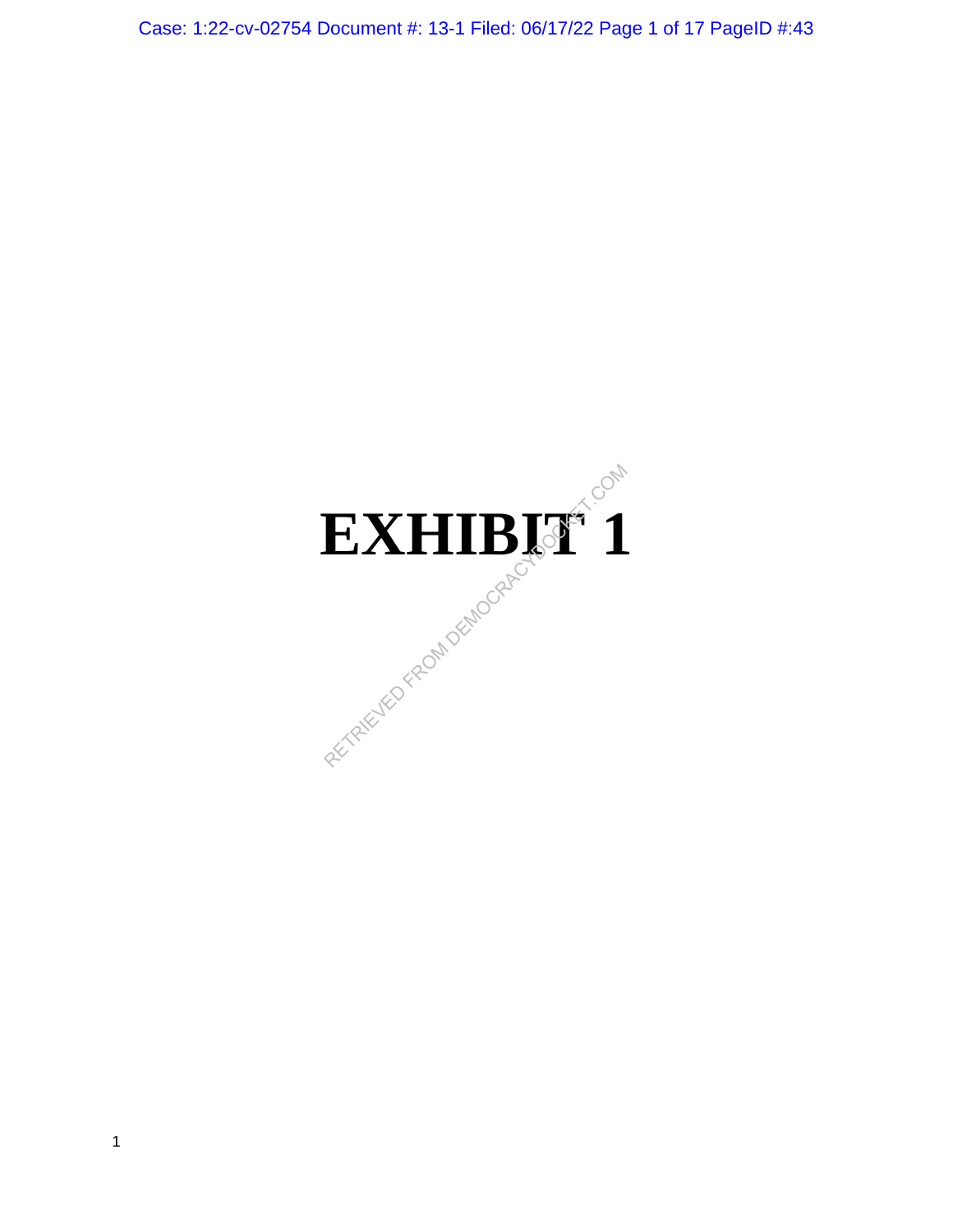## **IN THE UNITED STATES DISTRICT COURT FOR THE NORTHERN DISTRICT OF ILLINOIS EASTERN DIVISION**

MICHAEL J. BOST, LAURA POLLASTRINI, and SUSAN SWEENEY,

Plaintiffs,

v.

THE ILLINOIS STATE BOARD OF ELECTIONS, and BERNADETTE MATTHEWS, in her capacity as the Executive Director of the Illinois State Board of Elections,

Defendants.

No.: 1:22-cv-02754

Hon. John F. Kness

# **[PROPOSED] INTERVENOR-DEFENDANT'S MOTION TO DISMISS**

 Pursuant to Federal Rules of Civil Procedure 12(b)(1) and 12(b)(6), [Proposed] Intervenor-Defendant Democratic Party of Illinois ("DPI") moves to dismiss Plaintiffs' complaint in its entirety. Matter Same Company of The Same Company of The Same Company of The Same Company of The Same Company of The Same Company relief. They ask this Court to declerent Company relief. They ask this Court to declerent Company reli

## **INTRODUCTION**

Plaintiffs seek extraordinary relief. They ask this Court to declare that the manner in which Illinois—along with seventeen other states, DC, Puerto Rico, and the Virgin Islands—conducts its elections, conflicts with federal law and violates Plaintiffs' individual constitutional rights. Specifically, Plaintiffs allege that 2 U.S.C. §§ 1 & 7 and 3 U.S.C. § 1 (the "Election Day Statutes"), which set the Tuesday after the first Monday in November as the national election day, prohibit Illinois from counting mail-in ballots that were lawfully cast by eligible Illinois voters *on or before election day* but received by election officials in the two weeks after. The remedy that Plaintiffs seek from this Court is an injunction barring Defendants from counting *any* mail-in ballots received after election day, regardless of when they were mailed. Even a U.S. Postal Service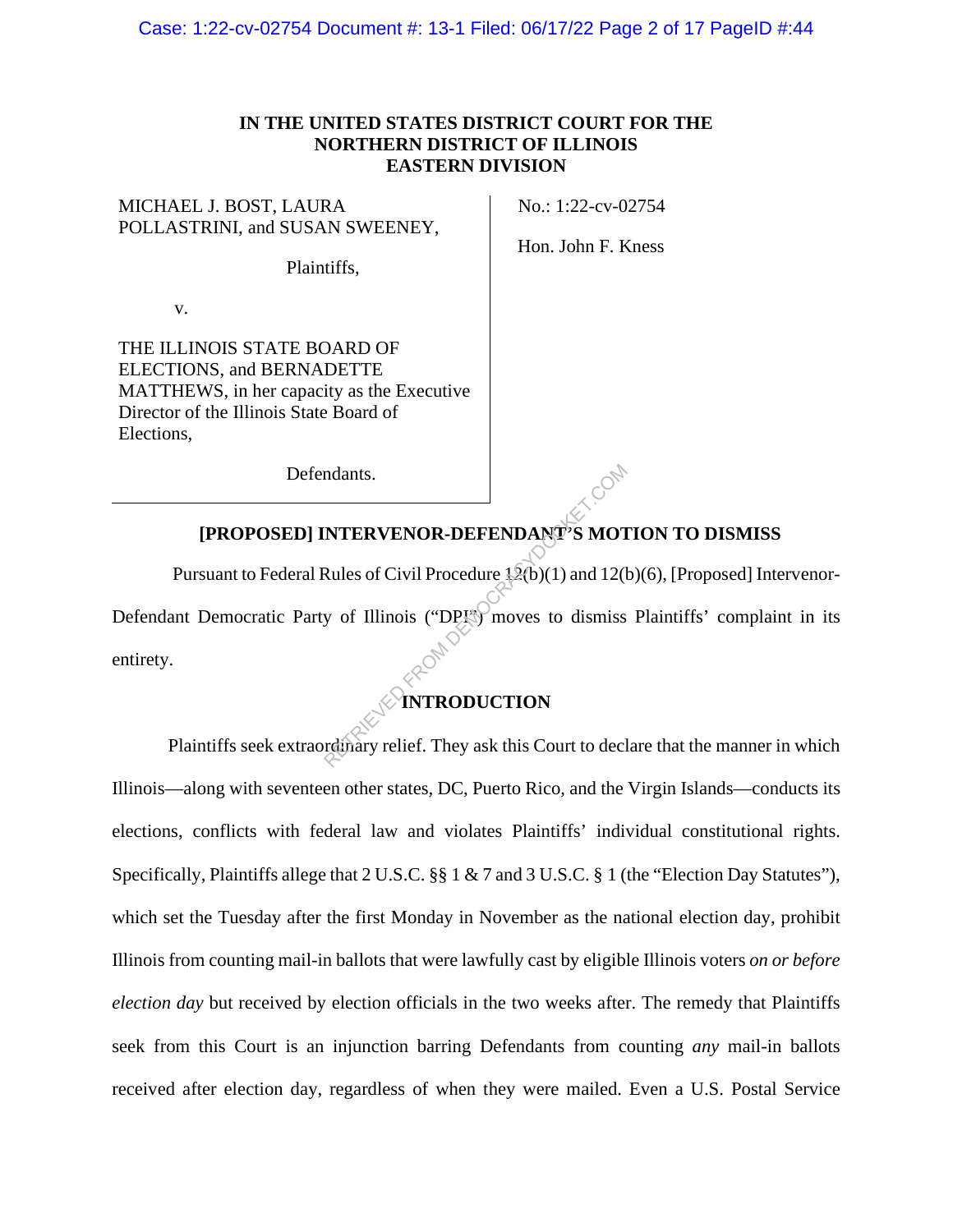#### Case: 1:22-cv-02754 Document #: 13-1 Filed: 06/17/22 Page 3 of 17 PageID #:45

postmark showing the date the ballot was mailed, Plaintiffs claim, is not sufficient to rescue a ballot delivered the day after election day. In Plaintiffs' view, access to the franchise for those who vote by mail is dependent upon U.S. Postal Service practices, such that lawful voters who have done everything right may have their ballot rejected due to unanticipated mail delivery delays, entirely outside of the voter's control.

The Election Day Statutes do not require this absurd result. But the Court need not reach that question because Plaintiffs' claims fail at the threshold. Plaintiffs lack Article III standing because they allege nothing more than a generalized grievance and fail to identify a concrete and particularized injury caused by the challenged Illinois law. Plaintiffs' complaint should be dismissed with prejudice in its entirety because this Court lacks jurisdiction to consider their claims or, in the alternative, because Plaintiffs have failed to state a claim as a matter of law.

## **BACKGROUND**

The Elections Clause of the U.S. Constitution grants to the states the power to set the "Times, Places and Manner of holding Elections for Senators and Representatives . . . but the Congress may at any time by Law make or alter such regulations." U.S. Const., Art. I, § 4, cl.1. Pursuant to this power, Congress enacted 2 U.S.C. §§ 1 & 7, which establish the time for the election of U.S. Senators and Representatives as "[t]he Tuesday next after the 1<sup>st</sup> Monday in November, in every even numbered year." Similarly, Article II, Section 1, Clause 4, provides that "Congress may determine the Time of chusing the [presidential] Electors, and the Day on which they shall give their Votes[.]" Pursuant to that authority, Congress passed 3 U.S.C. § 1, which sets the presidential election for "the Tuesday next after the first Monday in November, in every fourth year." Example 11 Internal Control and Sections 1888.<br>
RETRIEVED FROM DEMOCRACY CONTROLLED BACKGROUND<br>
EQUATERRIEVED.COM BACKGROUND<br>
EQUATERRIEVED.COM SECTION STATES AND VERTICAL SUBSTITUTE OF NORMAL CONSTRANCY CONSULATIONS."

In accordance with these statutes, Illinois law requires all ballots, including mail-in ballots, to be cast by the federally mandated election day. When returning a mail-in ballot, Illinois voters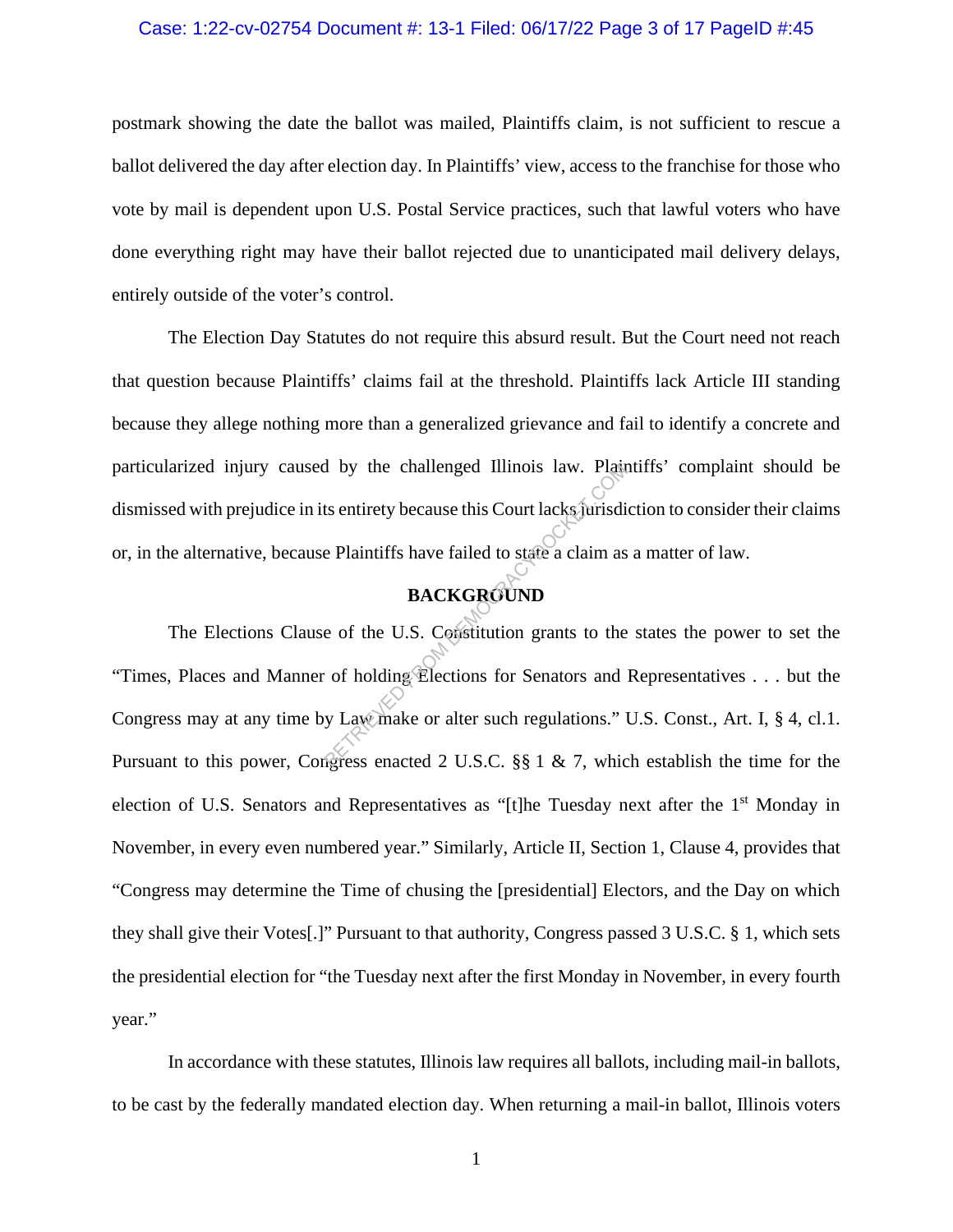## Case: 1:22-cv-02754 Document #: 13-1 Filed: 06/17/22 Page 4 of 17 PageID #:46

must sign and date a printed certification, under penalty of perjury, that they are eligible to vote in the relevant election and that they personally marked their enclosed ballots in secret. 10 Ill. Comp. Stat. Ann. § 5/19-5.<sup>1</sup> Only mail-in ballots that have been postmarked on or before election day, or, if not postmarked, have been certified and dated by the voter on or before election day, may be counted. 10 Ill. Comp. Stat. Ann. § 5/19-8(c); *see also id*. § 5/19-5. Such ballots must be counted as long as they are delivered by the postal service before the close of the period for counting provisional ballots cast in that election, which is 14 days after election day. *Id.*; 10 Ill. Comp. Stat. Ann. § 5/18A-15(a) ("The county clerk or board of election commissioners shall complete the validation and counting of provisional ballots within 14 calendar days of the day of the election."). For ease of reference, DPI refers to the challenged law as the Ballot Receipt Deadline throughout this brief. As noted, it is far from unique: Seventeen other states, the District of Columbia, Puerto Rico, and the Virgin Islands also have similar laws allowing ballots cast on or before election day but received after election day to be counted. $\hat{\xi}$ rovisional ballots within 14 calendar days<br>efers to the challenged law as the Ballot l<br>from unique: Seventeen other states, the<br>also have similar laws allowing ballots c<br>ay to be counted.<br>Republican voters and candidates f

Plaintiffs, who are Republican voters and candidates for federal office in Illinois, allege that the Ballot Receipt Deadline violates their individual rights because it conflicts with Congress's

<sup>&</sup>lt;sup>1</sup> The printed certification, which is specified by 10 Ill. Comp. Stat. Ann. § 5/19-5, says: "I state that I am a resident of the …. precinct of the  $(1)$  \*township of ….  $(2)$  \*City of …. Or  $(3)$  \*…. ward in the city of …. Residing at …. In such city or town in the county of .,… and State of Illinois, that I have lived at such address for …. Months last past; that I am lawfully entitled to vote in such precinct at the …. election to be held on ….

 $*$ fill in either (1), (2) or (3)

I further state that I personally marked the enclosed ballot in secret.

Under penalties of perjury as provided by law pursuant to Section 29-10 of the Election Code, the undersigned certifies that the statements set forth in this certification are true and correct.

<sup>&</sup>lt;sup>2</sup> Tbl. 11: Receipt and Postmark Deadlines for Absentee/Mail Ballots, Nat'l Conference of State Legislatures (Mar. 15, 2022), https://www.ncsl.org/research/elections-and-campaigns/vopp-table-11-receipt-and-postmark-deadlines-for-absentee-ballots.aspx.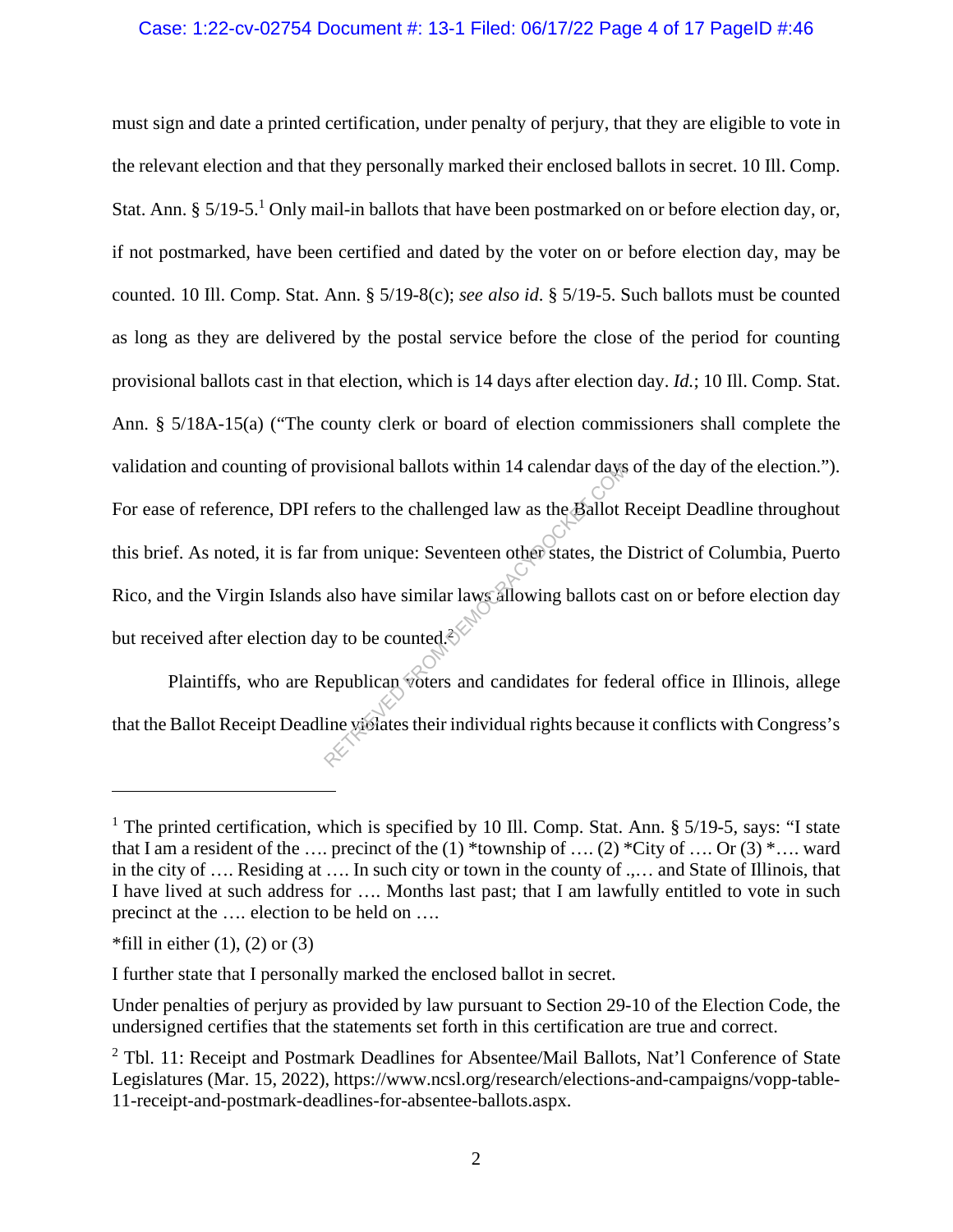#### Case: 1:22-cv-02754 Document #: 13-1 Filed: 06/17/22 Page 5 of 17 PageID #:47

command that election day take place on the "Tuesday next after the first Monday in November." They contend that "Illinois has expanded Election Day by extending by 14 days the date for receipt and counting of vote-by-mail ballots." Compl. ¶ 4. Plaintiffs allege that, in the November 2020 general election for president and Congress, up to 266,417 vote-by-mail ballots—accounting for 4.4 percent of the total vote—were received after election day in Illinois. *Id.* ¶ 22.

According to Plaintiffs, none of these ballots should have been counted. Their Complaint asserts that federal law prohibits Illinois from counting *any* vote-by-mail ballots received after election day, regardless of when they were cast or mailed, or whether or when they were postmarked. *Id.* ¶¶ 23, 26, 29, 40, 45, 57. They seek a permanent injunction prohibiting Defendants from counting any mail-in ballots received after election day in all future congressional and presidential elections in Illinois, as well as a declaration that the Ballot Receipt Deadline deprives them of rights secured by the Constitution and Acts of Congress. Compl. at 11.  $(40, 45, 57)$ . They seek a permanent injum<br>ballots received after election day in a<br>iois, as well as a declaration that the Ballo<br>e Constitution and Acts of Congress. Cor<br>**LEGALSTANDARD**<br>in to dismiss under Rule 12(b)(6)

# **LEGAL STANDARD**

"To survive a motion to dismiss under Rule 12(b)(6), a plaintiff's complaint must allege facts which, when taken as true, 'plausibly suggest that the plaintiff has a right to relief, raising that possibility above a speculative level.'" *Access Living of Metro. Chi., Inc. v. City of Chicago*, 372 F. Supp. 3d 663, 667 (N.D. Ill. 2019) (quoting *Cochran v. Ill. State Toll Highway Auth.*, 828 F.3d 597, 599 (7th Cir. 2016)). "A pleading that offers 'labels and conclusions' or 'a formulaic recitation of the elements of a cause of action will not do.'" *Ashcroft v. Iqbal*, 556 U.S. 662, 678 (2009) (quoting *Bell Atl. Corp. v. Twombly*, 550 U.S. 544, 555 (2007)). "Dismissal for failure to state a claim under Rule 12(b)(6) is proper 'when the allegations in a complaint, however true, could not raise a claim of entitlement to relief.'" *Bland v. Edward D. Jones & Co.*, 375 F. Supp. 3d 962, 971 (N.D. Ill. 2019) (quoting *Twombly*, 550 U.S. at 558).

Rule 12(b)(1) "provides for dismissal of a claim based on lack of subject matter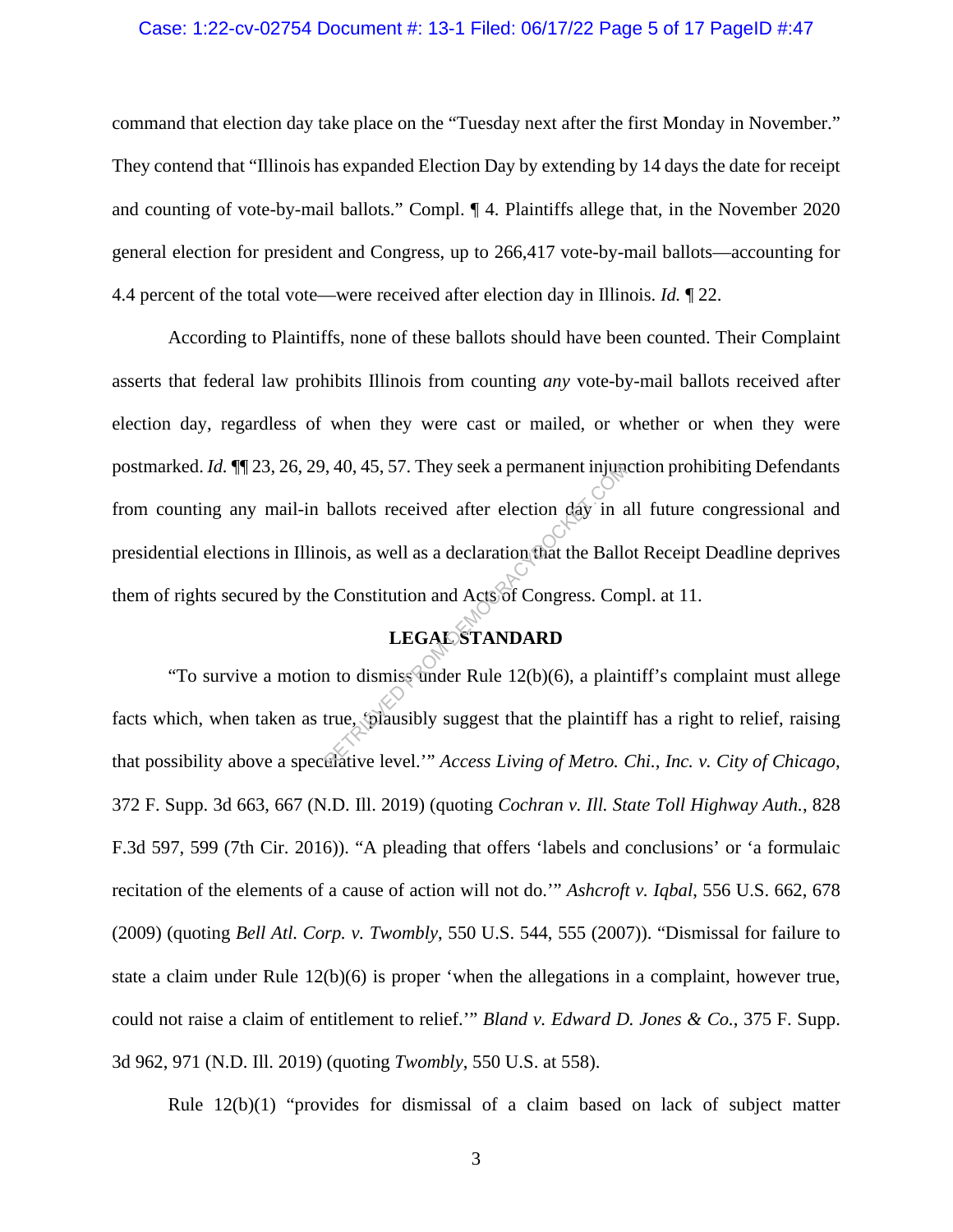#### Case: 1:22-cv-02754 Document #: 13-1 Filed: 06/17/22 Page 6 of 17 PageID #:48

jurisdiction, including lack of standing." *Stubenfield v. Chi. Hous. Auth.*, 6 F. Supp. 3d 779, 782 (N.D. Ill. 2013) (citing *Retired Chi. Police Ass'n v. City of Chicago*, 76 F.3d 856, 862 (7th Cir. 1996)). "As a jurisdictional requirement, the plaintiff bears the burden of establishing standing." *Apex Digit., Inc. v. Sears, Roebuck & Co.*, 572 F.3d 440, 443 (7th Cir. 2009). "[I]n evaluating whether a complaint adequately pleads the elements of standing, courts apply the same analysis used to review whether a complaint adequately states a claim." *Silha v. ACT, Inc.*, 807 F.3d 169, 173 (7th Cir. 2015).

#### **ARGUMENT**

Plaintiffs' claims fail at the threshold. Plaintiffs lack Article III standing to assert their causes of action, having alleged only generalized and speculative injuries. Their claims also fail as a matter of law. Their claims rest on a tortured reading of the Election Day Statutes that is at odds with the Statutes' text. Plaintiffs' complaint should be dismissed in its entirety. I at the threshold. Plaintiffs lack Article<br>ged only generalized and speculative inju<br>s rest on a tortured reading of the Election<br>tiffs' complaint should be dismissed in it<br>k standing.<br>monstitutional minimum of standing c

#### **A. Plaintiffs lack standing.**

"[T]he irreducible constitutional minimum of standing contains three elements." *Lujan v. Defs. of Wildlife*, 504 U.S. 555, 560 (1992). "The plaintiff must have (1) suffered an injury in fact, (2) that is fairly traceable to the challenged conduct of the defendant, and (3) that is likely to be redressed by a favorable judicial decision." *Spokeo, Inc. v. Robins*, 136 S. Ct. 1540, 1547 (2016). These requirements ensure that "the plaintiff has alleged such a personal stake in the outcome of the controversy as to warrant *his* invocation of federal-court jurisdiction." *Summer v. Earth Island Inst.*, 555 U.S. 488, 493 (2009) (quotation marks omitted). "[P]laintiffs must demonstrate standing for each claim that they press and for each form of relief that they seek." *TransUnion LLC v. Ramirez*, 141 S. Ct. 2190, 2208 (2021).

An "injury in fact" for standing purposes is "an invasion of a legally protected interest which is (a) concrete and particularized and (b) actual or imminent, not conjectural or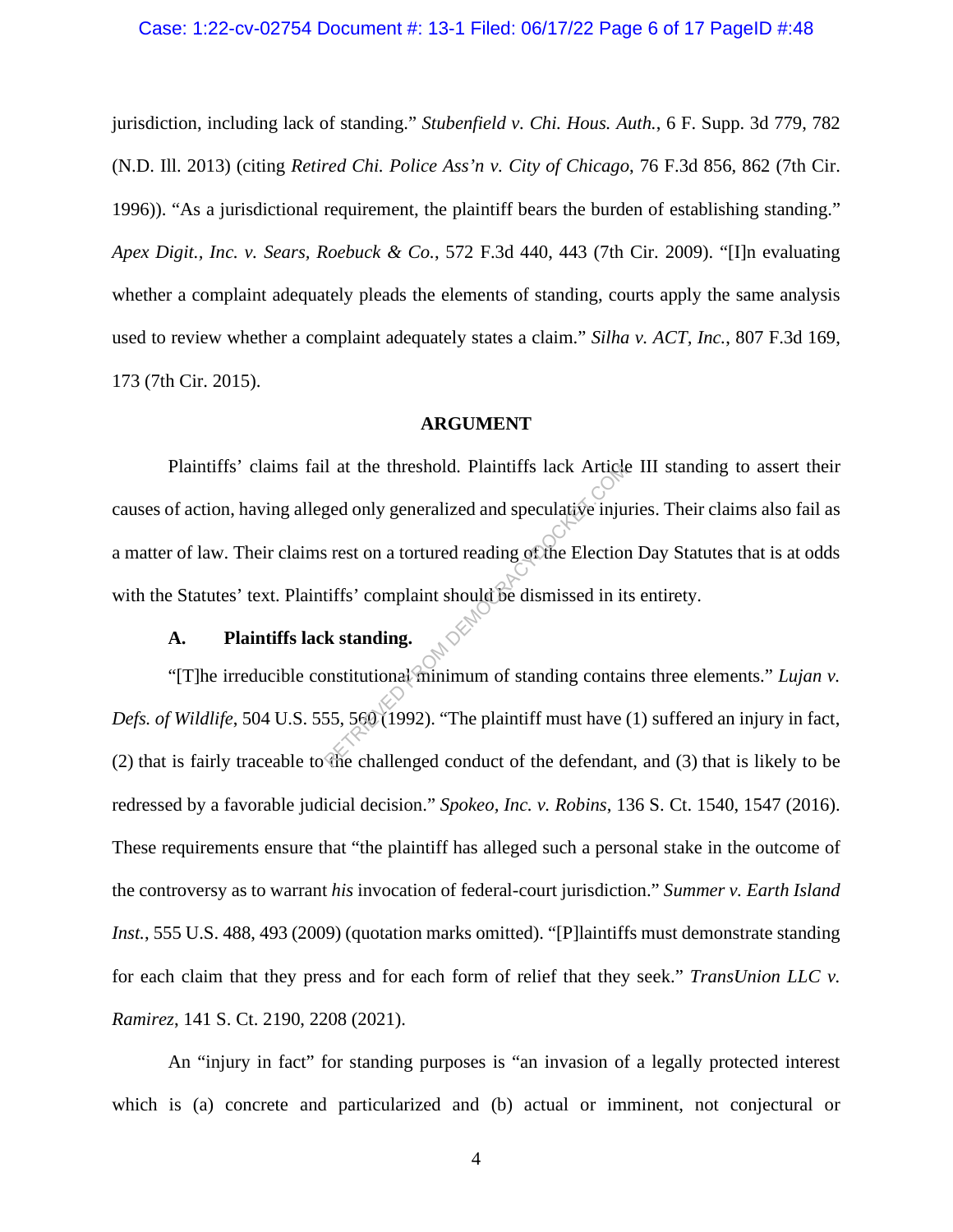#### Case: 1:22-cv-02754 Document #: 13-1 Filed: 06/17/22 Page 7 of 17 PageID #:49

hypothetical." *Lujan*, 504 U.S. at 560 (quotations and citations omitted). For an injury to be particularized, it "must affect the plaintiff in a personal and individual way." *Id.* at 560 n.1. For an injury to be concrete, it must be "real, and not abstract." *Spokeo*, 136 S. Ct. at 1548 (quotation marks omitted). "[A] plaintiff raising only a generally available grievance about government claiming only harm to his and every citizen's interest in proper application of the Constitution and laws, and seeking relief that no more directly and tangibly benefits him than it does the public at large—does not state an Article III case or controversy." *Lujan*, 504 U.S. at 573–74.

#### **1. Vote dilution in this context is not an Article III injury.**

In support of Count I of the Complaint, "Violation of the Right to Vote" under the First and Fourteenth Amendments, Plaintiffs allege that their "votes will be diluted by illegal ballots received in violation of the federal Election Day Statutes. Compl. ¶ 30, 41, 42. That is precisely the sort of "generalized grievance" that the Supreme Court has held is insufficient to state a concrete and particularized injury. Plaintiffs allege nothing more than a "right to have the Government act in accordance with law." *Allen v. Wright*, 468 U.S. 737, 754 (1984). If Plaintiffs are correct that their votes have been "diluted," then so, too, have the votes of every Illinois voter. Retaining that their "votes will<br>ederal Election Day Statutes" Compl. 11<br>evance" that the Supreme Court has he<br>injury. Plaintiffs allege nothing more<br>ce with law. Allen v. Wright, 468 U.S.

Courts have repeatedly rejected this theory of standing. *See Wood v. Raffensperger*, 981 F.3d 1307, 1314-15 (11th Cir. 2020) ("[N]o single voter is specifically disadvantaged if a vote is counted improperly, even if the error might have a mathematical impact on the final tally and thus on the proportional effect of every vote. Vote dilution in this context is a paradigmatic generalized grievance that cannot support standing." (quotation marks and citation omitted)). Several different plaintiff groups attempted to secure federal jurisdiction under this very theory in 2020, and over and over again, the theory was rejected, with the courts uniformly finding that this type of "vote dilution argument fell into the 'generalized grievance' category." *Feehan v. Wis. Elections Comm'n*, 506 F. Supp. 3d 596, 608 (E.D. Wis. 2020); *see also Moore v. Circosta*, 494 F. Supp. 3d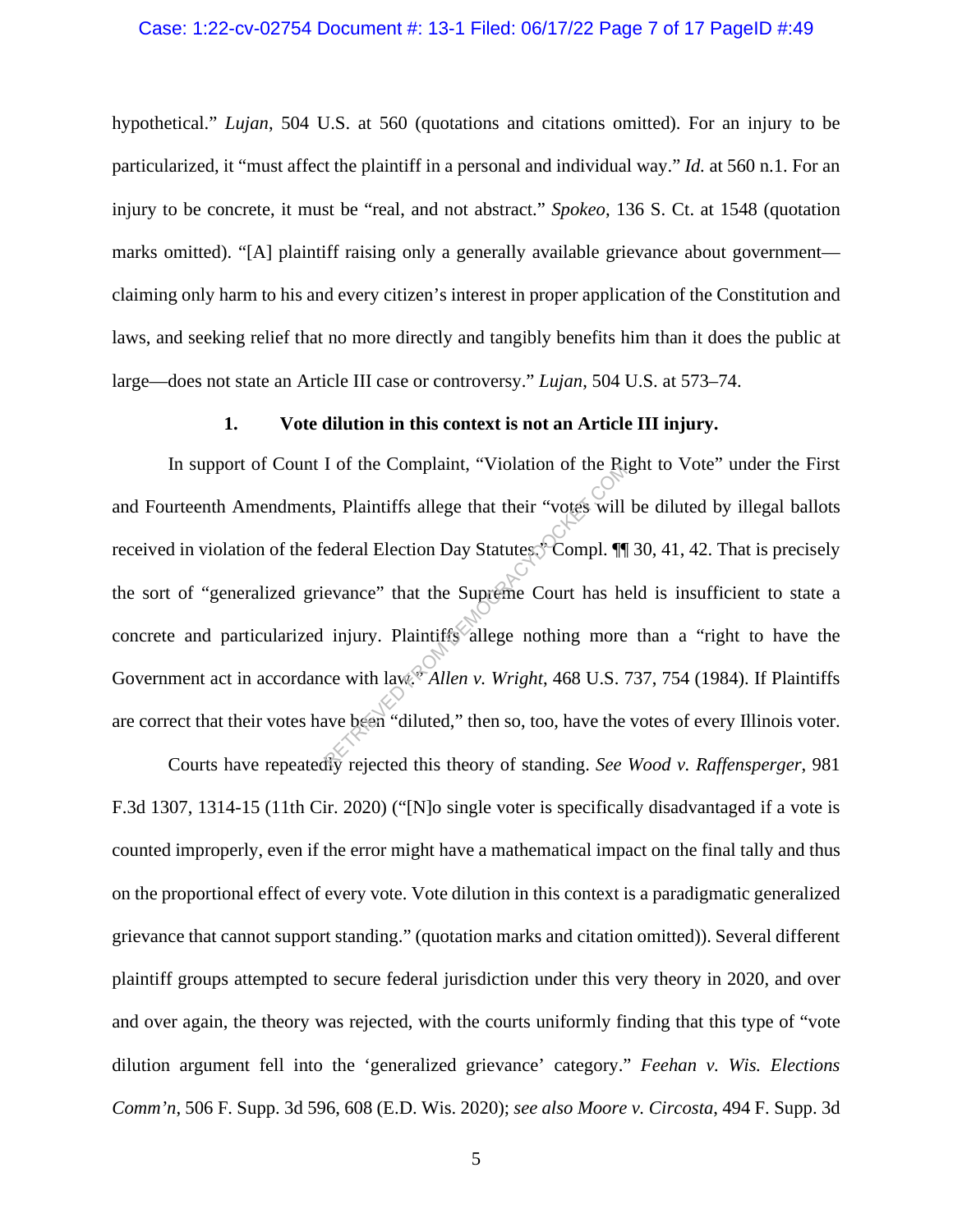289, 313 (M.D.N.C. 2020) ("[T]he notion that a *single person's* vote will be less valuable as a result of unlawful or invalid ballots being cast is not a concrete and particularized injury in fact necessary for Article III standing."); *Donald J. Trump for President, Inc. v. Cegavske*, 488 F. Supp. 3d 993, 999-1000 (D. Nev. 2020) ("As with other generally available grievances about the government, plaintiffs seek relief on behalf of their member voters that no more directly and tangibly benefits them than it does the public at large." (quotations and alterations omitted)); *Martel v. Condos*, 487 F. Supp. 3d 247, 252 (D. Vt. 2020) ("If every voter suffers the same incremental dilution of the franchise caused by some third-party's fraudulent vote, then these voters have experienced a generalized injury."); *Paher v. Cegavske*, 457 F. Supp. 3d 919, 926-27 (D. Nev. 2020) ("Plaintiffs' purported injury of having their votes diluted due to ostensible election fraud may be conceivably raised by any Nevada voter."); *see also Am. C.R. Union v. Martinez-Rivera*, 166 F. Supp. 3d 779, 789 (W.D. Tex. 2015) ("[T]he risk of vote dilution [is] speculative and, as such [is] more akin to a generalized grievance about the government than an injury in fact."); *Wood*, 981 F.3d at 1314-15. Courts within the Seventh Circuit came to the same conclusion, squarely rejecting the theory that "a single voter has standing to sue as a result of his vote being diluted by the possibility of unlawful or invalid ballots being counted." *Feehan*, 506 F. Supp. 3d at  $608.<sup>3</sup>$ eneralized injury."); Paher v. Cegavskess<br>
purported injury of having their votes dilu<br>
raised by any Nevada Woter."); see<br>
pp. 3d 779, 789 (W.D. Tex. 2015) ("[T]<br>
more akin to a generalized grievance at<br>
F.3d at 1314-15.

Plaintiffs' Count I, which alleges a "violation of the right to vote" based on "diluting Plaintiffs' timely cast and received ballots," Compl. at 7-8, therefore fails to plead that the

<sup>&</sup>lt;sup>3</sup> As the Eleventh Circuit explained, for vote dilution to be a basis for standing "requires a point of comparison." *Wood*, 981 F.3d at 1314. "For example, in the racial gerrymandering and malapportionment contexts, vote dilution occurs when voters are harmed compared to 'irrationally favored' voters from other districts." *Id.*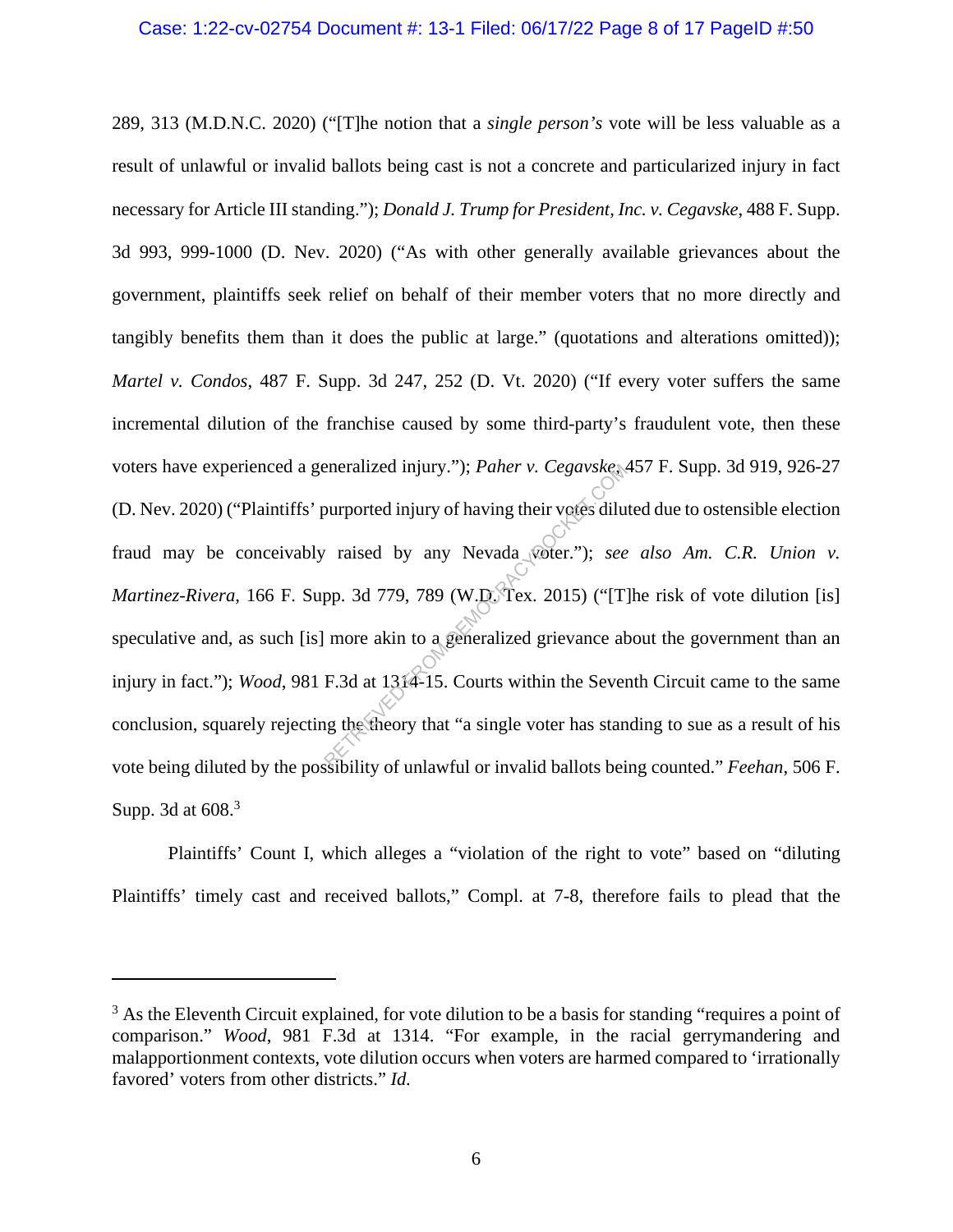#### Case: 1:22-cv-02754 Document #: 13-1 Filed: 06/17/22 Page 9 of 17 PageID #:51

allegedly improper counting of ballots after election day affects them "in a personal and individual way." *Lujan*, 504 U.S. at 560 n.1. The harm that Plaintiffs allege is insufficiently particularized to satisfy Article III's injury in fact requirement and must be dismissed for lack of standing.

#### **2. Plaintiffs lack standing to sue as candidates.**

In Count II, Plaintiffs suggest that they have standing to sue in their capacities as candidates for office. But they do not allege that counting ballots received after election day is likely to threaten their electoral prospects. Instead, they base their standing as candidates upon an alleged diversion of resources caused by the Ballot Receipt Deadline. They allege that Defendants' purported violation of the First and Fourteenth Amendment has "forc[ed] Plaintiffs to spend money, devote time, and otherwise injuriously rely on unlawful provisions of state law in organizing, funding, and running their campaigns." Compl. ¶ 46. They also allege that they "rely on provisions of federal and state law in conducting their campaigns including, in particular, resources allocated to the post-election certification process." *Id.* ¶ 33. Experimental and Fourteenth Amendment has<br>otherwise injuriously rely on unlawful<br>aning their campaigns." Compl.  $\P$  46. The<br>d state law in conducting their campaignst-election certification process." Id.  $\P$  33<br>e concluse

These allegations are conclusory and fail to establish an injury-in-fact for Article III standing. "In order to survive dismissal for lack of standing, the plaintiffs' complaint must contain sufficient factual allegations of an injury resulting from the defendants' conduct, accepted as true, to state a claim for relief that is plausible on its face." *Diedrich v. Ocwen Loan Servicing, Inc.*, 839 F.3d 583, 589 (7th Cir. 2016). "Legal conclusions or bare and conclusory allegations" are insufficient to plead a concrete and particularized injury. *Id.*; *see also Crabtree v. Experian Info. Sols., Inc.*, 948 F.3d 872, 880 (7th Cir. 2020) (bare allegation of "reputational harm," which was "unsupported by any factual allegations," was insufficient to establish standing); *Colon v. Dynacast, LLC*, No. 19-cv-4561, 2019 WL 5536834, at \*5 (N.D. Ill. Oct. 17, 2019) ("Plaintiff's conclusory statement that she suffered 'risks, harmful conditions, and violations of privacy' is insufficient to plead injury in fact on its own.").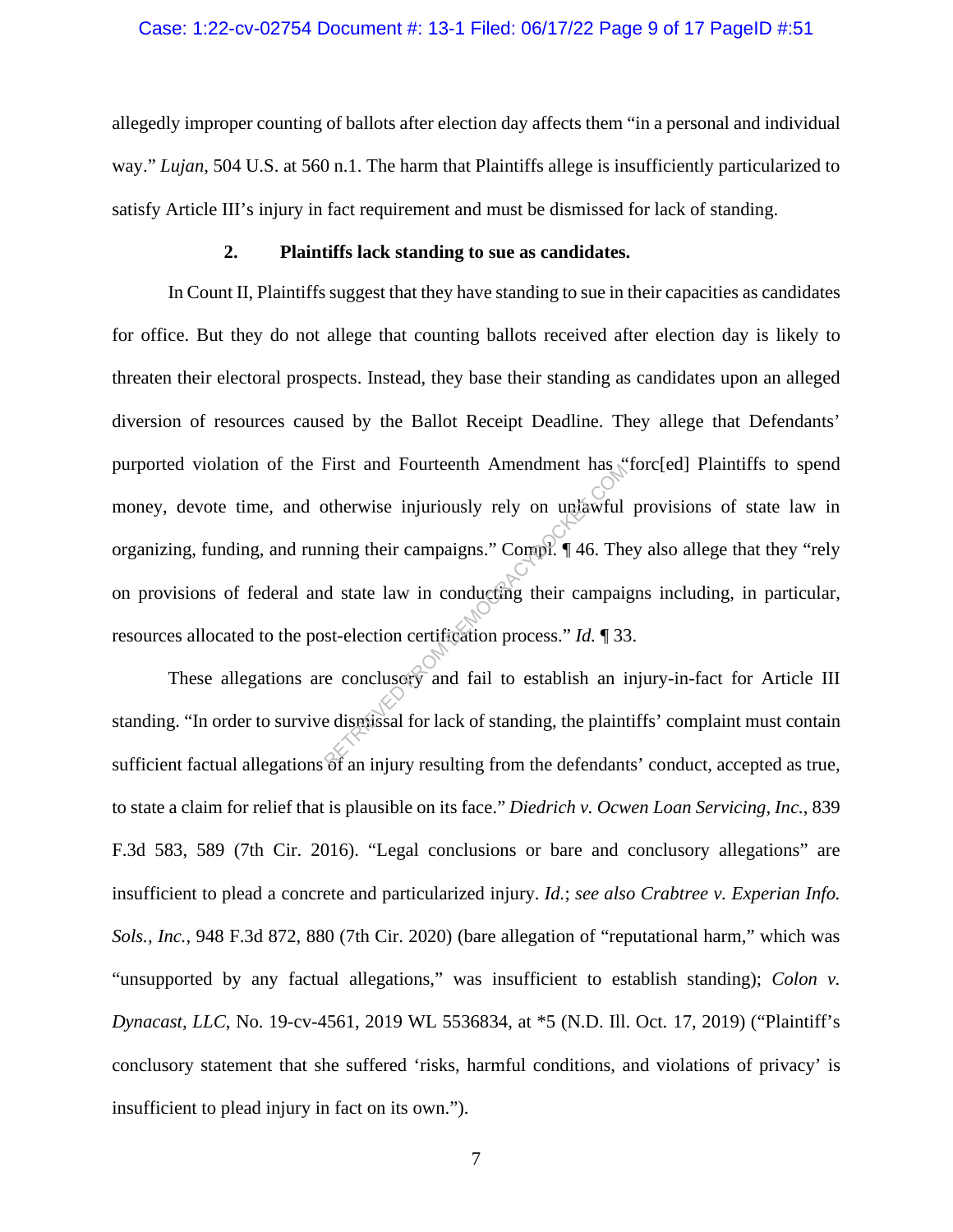#### Case: 1:22-cv-02754 Document #: 13-1 Filed: 06/17/22 Page 10 of 17 PageID #:52

Nowhere in the Complaint do Plaintiffs even attempt to allege what the Ballot Receipt Deadline causes them to "spend money" on, or "devote time" to. They do not explain what "resources" they have allocated to the post-election certification process. Nor do they explain how the Ballot Receipt Deadline has caused them to alter the allocation of their resources. And even if Plaintiffs could point to concrete expenditures that are fairly traceable to the Ballot Receipt Deadline, their alleged harm is speculative. "Any harm [Plaintiffs] sought to avoid in making those expenditures was not 'certainly impending'—[they] spent the money to avoid a speculative harm." *Bognet v. Sec'y Commonwealth of Pa.*, 980 F.3d 336, 353-354 (3d Cir. 2020), *cert. granted, judgment vacated on other grounds sub nom. Bognet v. Degraffenreid*, 141 S. Ct. 2508 (2021).

Although some courts have held that losing candidates may have standing to bring postelection claims alleging a failure to comply with election laws, that is not the posture here. *See Trump v. Wis. Elections Comm'n*, 983 F.3d 919, 924 (7th Cir. 2020) (losing presidential candidate had alleged concrete and particularized harm stemming from "the allegedly unlawful manner by which Wisconsin appointed its electors<sup>.</sup>). Nor have Plaintiffs alleged that the counting of votes cast on or before election day but received in the days following will diminish their electoral prospects. Instead, they merely allege a generalized "entitle[ment] to have their elections results certified with votes received in compliance with the federal Election Day statutes." Compl. ¶ 46. But they do not explain how that entitlement "affects [them] in a particularized way when, in fact, all candidates in [Illinois] are subject to the same rules." *Bognet*, 980 F.3d at 351; *see also Hotze v. Hudspeth*, 16 F.4th 1121, 1124 n.2 (5th Cir. 2021) ("Just challenging the 'integrity' of the voting process is too general to suffice."). From Bognet v. Degraffence.<br>
Its have held that losing candidates may<br>
illure to comply with election laws, that<br>  $nm'n$ , 983 F.3d 919, 924 (7th Cir. 2020)<br>
(rticularized harm stemming from "the all<br>
its electors"). Nor hav

In a similar challenge to the counting of mail-in ballots received after election day in Minnesota, a divided Eighth Circuit panel concluded that candidates for office had standing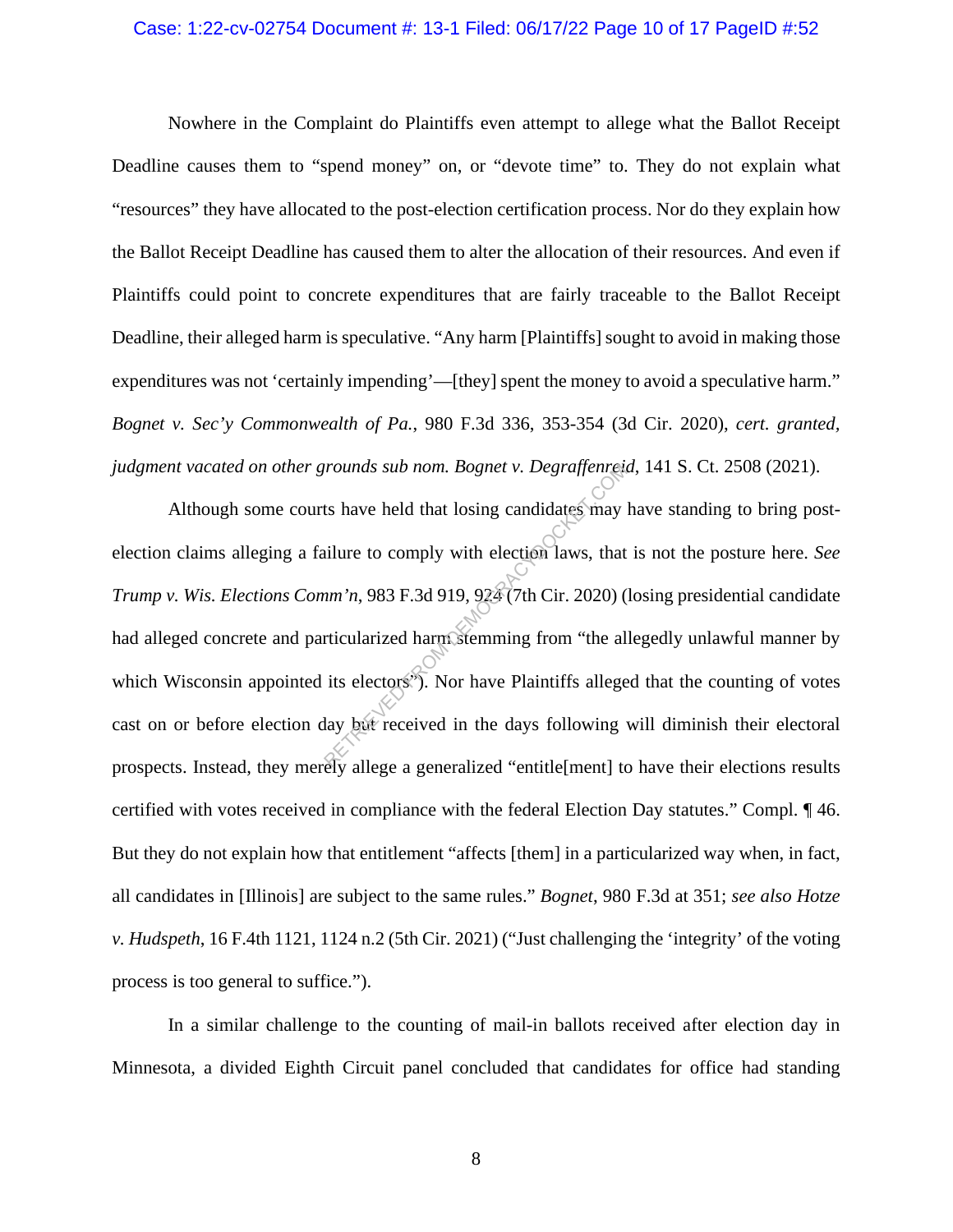#### Case: 1:22-cv-02754 Document #: 13-1 Filed: 06/17/22 Page 11 of 17 PageID #:53

because "[a]n inaccurate vote tally is a concrete and particularized injury to candidates." *Carson v. Simon*, 978 F.3d 1051, 1058 (8th Cir. 2020). Again, Plaintiffs have not alleged any threat to their electoral prospects resulting from the counting of ballots received after election day. But in any event, the majority opinion in *Carson* rests on flawed reasoning and has been rejected by courts outside the Eighth Circuit. As the dissenting judge in that case explained, the plaintiffs' "claimed injury—a potentially 'inaccurate vote tally' . . . —appears to be 'precisely the kind of undifferentiated, generalized grievance about the conduct of government' that the Supreme Court has long considered inadequate for standing." 978 F.3d at 1063 (Kelly, J., dissenting) (quoting *Lance v. Coffman*, 549 U.S. 437, 442 (2007)). And, as the Third Circuit observed in rejecting *Carson*'s reasoning, the decision "appears to have cited language from [*Bond v. United States*, 564 U.S. 211 (2011)] without considering the context—specifically, the Tenth Amendment and the reserved police powers—in which the U.S. Supreme Court employed that language. There is no precedent for expanding *Bond* beyond this context, and the *Carson* court cited none." *Bognet*, 980 F.3d at 351 n.6.  $(437, 442 (2007))$ . And, as the Third of the Sion "appears to have cited language from<br>onsidering the context—specifically, the<br>which the U.S. Supreme Court employe<br>ad beyond this context, and the *Carson* co<br>orly factual

Absent non-conclusory factual allegations showing concrete and particularized injury, Plaintiffs have alleged nothing more than "a bare procedural violation, divorced from any concrete harm." *Spokeo*, 136 S. Ct. at 1549. Because neither of the harms that Plaintiffs have alleged in their Complaint satisfy Article III's injury-in fact requirement, Plaintiffs lack standing, and this court lacks jurisdiction.

#### **3. Violation of the Election Day Statutes is not an injury in fact.**

In Count III, Plaintiffs allege that "Defendants have acted and will continue to act under color of state law to violate 2 U.S.C. § 7 and 3 U.S.C. § 1." Compl. ¶ 59. Plaintiffs do not allege how that statutory violation will harm them, however, beyond a conclusory allegation that they "will suffer serious and irreparable harm to their constitutional rights" unless the violation is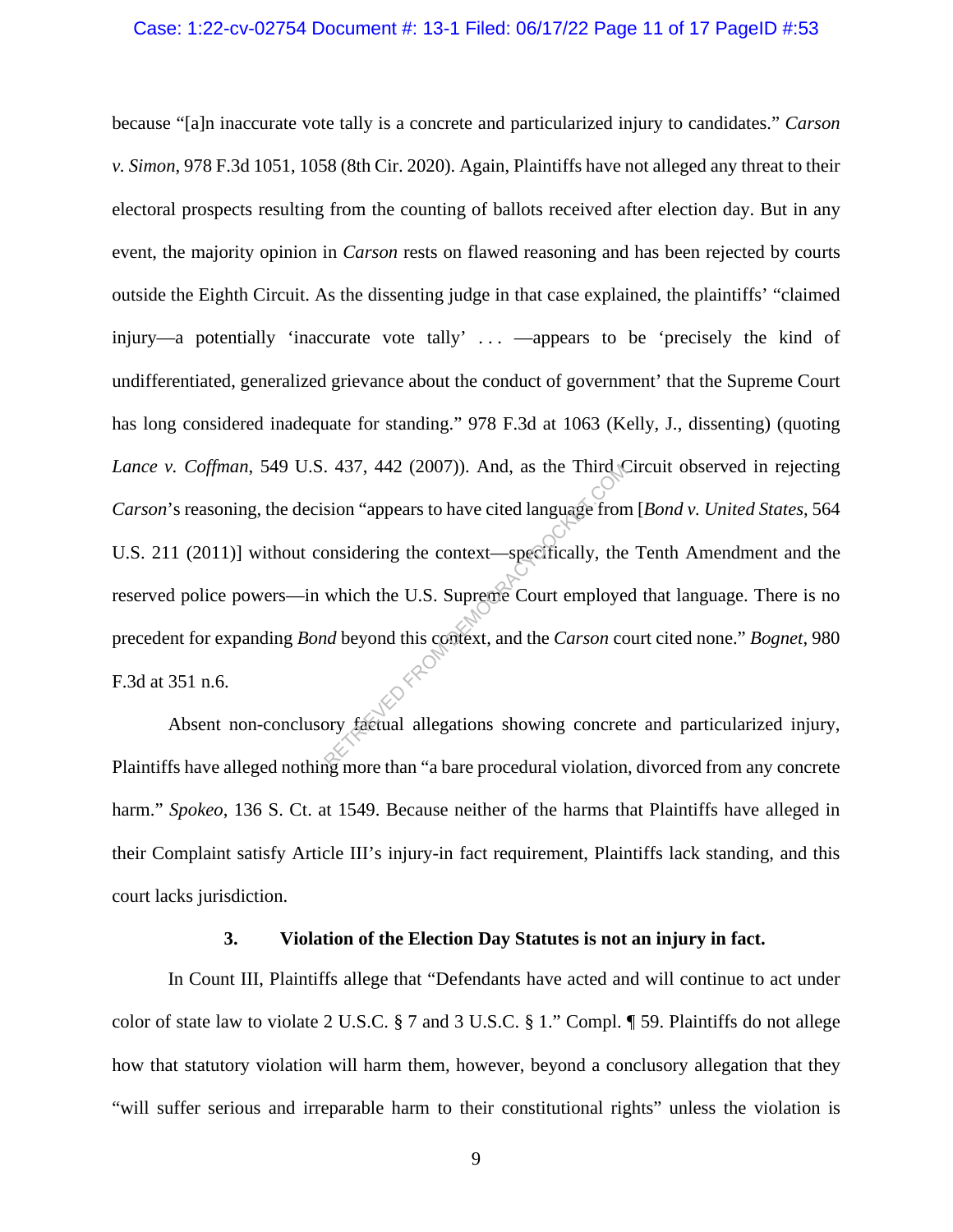#### Case: 1:22-cv-02754 Document #: 13-1 Filed: 06/17/22 Page 12 of 17 PageID #:54

enjoined. *Id.*  $\parallel$  60. For the reasons discussed above, each of the "harms" alleged elsewhere in the Complaint fails to satisfy Article III's injury-in-fact requirement. And a bare statutory violation is insufficient to establish concrete harm. *TransUnion*, 141 S. Ct. at 2205. "Article III grants federal courts the power to redress harms that defendants cause plaintiffs, not a freewheeling power to hold defendants accountable for legal infractions." *Id.* For standing purposes, "an injury in law is not an injury in fact." *Id.*

#### **B. Plaintiffs fail to state a claim.**

Even if Plaintiffs had standing, their complaint should be dismissed for failure to state a claim under Rule 12(b)(6). The crux of Plaintiffs' Complaint is that counting mail-in ballots received after "Election Day" violates the Federal Election Day Statutes. Their claims fail on the merits because the Ballot Receipt Deadline is consistent with the federal Election Day Statutes and Plaintiffs' interpretation of the Statutes is fundamentally flawed.

The Elections Clause of the U.S. Constitution grants to the states the power to set the "Times, Places and Manner of holding Elections for Senators and Representatives," subject to Congress's power to "by Law make or alter such regulations." U.S. Const., Art. I, § 4, cl.1. "Thus, a state's discretion and flexibility in establishing the time, place and manner of electing its federal representatives has only one limitation: the state system cannot directly conflict with federal election laws on the subject." *Voting Integrity Project v. Bomer*, 199 F.3d 773, 775 (5th Cir. 2000). DPI agrees that votes in presidential and congressional elections must be cast on or before the Federal Election Day. But the Federal Election Day Statutes are silent as to how those votes should be counted. *See Bognet*, 980 F.3d at 353. And, as another court has recognized in the context of a similar challenge to New Jersey's ballot-counting procedures, "the Federal Election Day Statutes are silent on methods of determining the timeliness of ballots." *Donald J. Trump for President, Inc. v. Way*, 492 F. Supp. 3d 354, 372 (D.N.J. 2020). rice class of Frammins Complaint is and<br>ceipt Deadline is consistent with the feder<br>he Statutes is fundamentally flawed.<br>e of the U.S. Constitution grants to the<br>of holding Elections for Senators and<br>w make or alter such r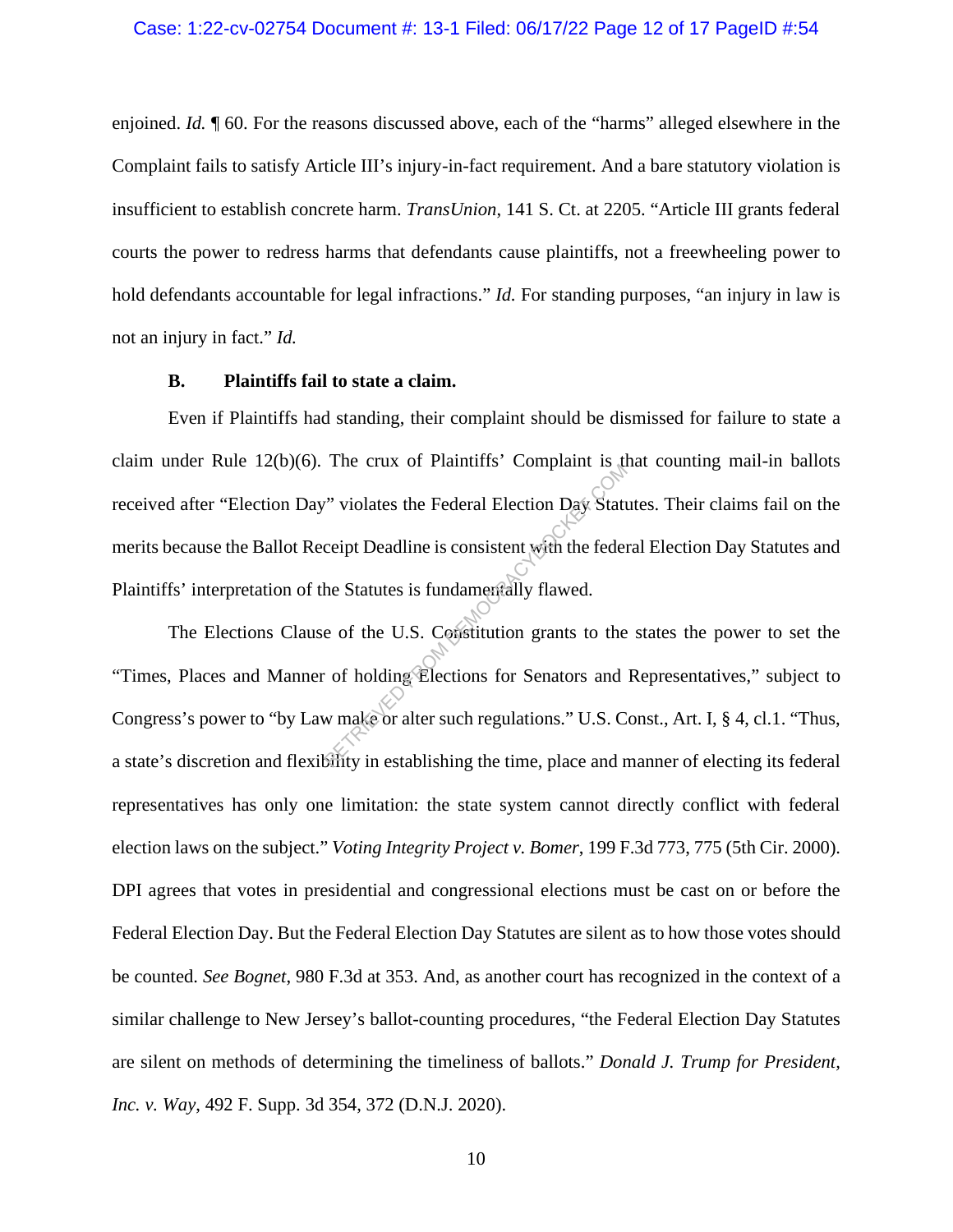#### Case: 1:22-cv-02754 Document #: 13-1 Filed: 06/17/22 Page 13 of 17 PageID #:55

Absent a "direct<sup>[]</sup> conflict with federal election laws on the subject<sup>[1]</sup>, states have "discretion and flexibility" to establish the manner of counting ballots in federal elections. *Bomer*, 199 F.3d at 775. The Elections Clause grants the states "comprehensive . . . authority to provide a complete code for congressional elections, not only as to times and places, but in relation to . . . prevention of fraud and corrupt practices, counting of votes, [and] duties of inspectors and canvassers," unless Congress should "supplement these state regulations or . . . substitute its own." *Smiley v. Holm*, 285 U.S. 355, 366-67 (1932). "Where Congress 'declines to preempt state legislative choices,' the Elections Clause vests the states with responsibility for the 'mechanics of congressional elections.'" *Way*, 492 F. Supp. 3d at 372 (quoting *Foster v. Love*, 522 U.S. 67, 69 (1997)). Because the challenged Illinois law does not directly conflict with the Election Day Statutes, it is well within the Illinois legislature's authority to set the "time, place, and manner" of conducting federal elections. Ay, 492 F. Supp. 3d at 372 (quoting  $F_{CS}$ )<br>
enged Illinois law does not directly con<br>
Illinois legislature's authority to set the<br>
enguments rely on an impossibly broad rely<br>
C.C. § 7. They contend that Illinois' practic

Plaintiffs' contrary arguments rely on an impossibly broad reading of the statutory phrase "day for the election." 2. U.S.C. § 7. They contend that Illinois' practice of counting votes received after "Election Day" impermissibly extends the "day of the election" for 14 days. *E.g.*, Compl. ¶¶ 4, 5. The Supreme Court has clarified that "[w]hen the federal statutes speak of 'the election' of a Senator or Representative, they plainly refer to the combined actions of voters and officials meant to make a final selection of an officeholder." *Foster*, 522 U.S. at 71. In *Foster*, the Supreme Court addressed a Louisiana "open primary" system under which the election of candidates for Congress could be concluded as a matter of law before the federally-designated "election day." *Id.* at 70. Under that system, the state conducted an "open primary" in which "all candidates, regardless of party, appear on the same ballot, and all voters, with like disregard of party, are entitled to vote." *Id.* If any candidate received a majority of the votes cast, then that candidate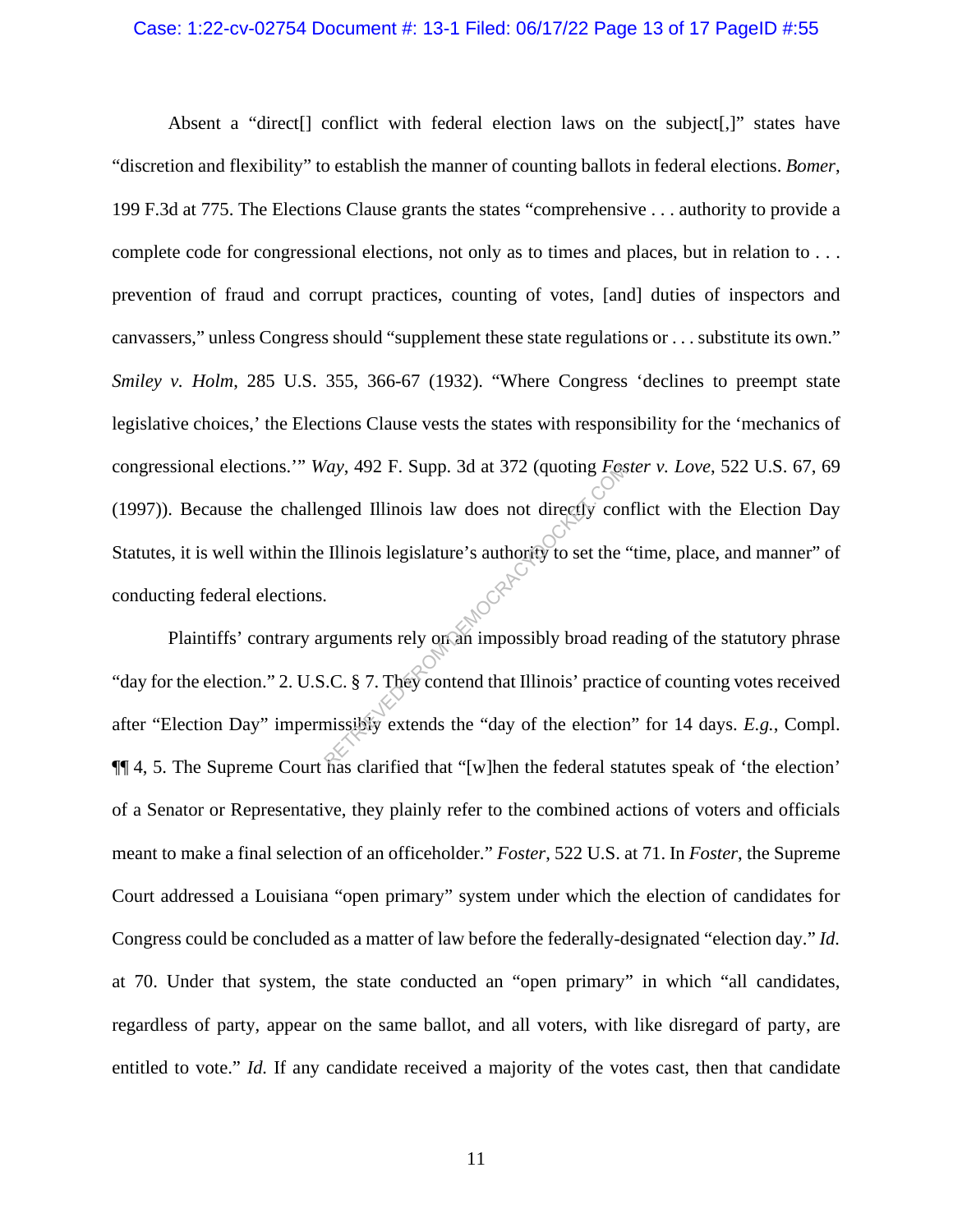#### Case: 1:22-cv-02754 Document #: 13-1 Filed: 06/17/22 Page 14 of 17 PageID #:56

would be "elected" without the need for a general election to be held on the federal election day. *Id.* The Supreme Court concluded that this system was inconsistent with the federal Election Day Statutes, but its ruling was narrow. It held "only that if an election does take place, it may not be consummated prior to federal election day." *Id.* at 72 n.4.

Federal courts addressing similar challenges to early voting statutes have expressly rejected the argument that the Election Day Statutes require all votes to be cast and received on the specified day. Applying *Foster*, these courts have concluded that the Election Day Statutes require only that the election is "consummated" on the federal election day. *Voting Integrity Project v. Keisling*, 259 F.3d 1169, 1175 (9th Cir. 2001); *Millsaps v. Thompson*, 259 F.3d 535, 546 (6th Cir. 2001); *Bomer*, 199 F.3d at 777. Indeed, the Court in *Foster* "express[ly] disavow[ed] . . . that it was establishing any particular actions a State must perform on election day to comply with the federal statutes." *Millsaps*, 259 F.3d at 546. *Foster* requires only that the "combined actions of voters and officials meant to make a final selection of an officeholder" cannot be consummated *before* election day. 522 U.S. at 71. Plainly, *Foster* does not mean that all "combined actions of voters and officials meant to make a final selection of an officeholder" must take place on election day. It is commonplace that "official action to confirm or verify the results of the election extends well beyond federal election day." *Millsaps*, 259 F.3d at 546 n.5. Election officials must, for example, count, certify, and publicly announce the results. *Id.* at 546. Ir. 2001); *Millsaps v. Thompson*, 259<br>deed, the Court in *Foster* "express[ly] of<br>discussions a State must perform on election da<br>at 546. *Foster* requires only that the "confinal selection of an officeholder" can<br>Plainly

In any event, as far as voters are concerned, an election is "consummated" on election day under the Ballot Receipt Deadline. That law does nothing to change the fact that Illinois requires mail-in ballots to be completed and mailed on or before election day. After their ballot and attached certification have been completed and mailed, there is nothing more for voters to do. The delivery of the ballot is entirely up to the U.S. Postal Service and outside the voter's control. This system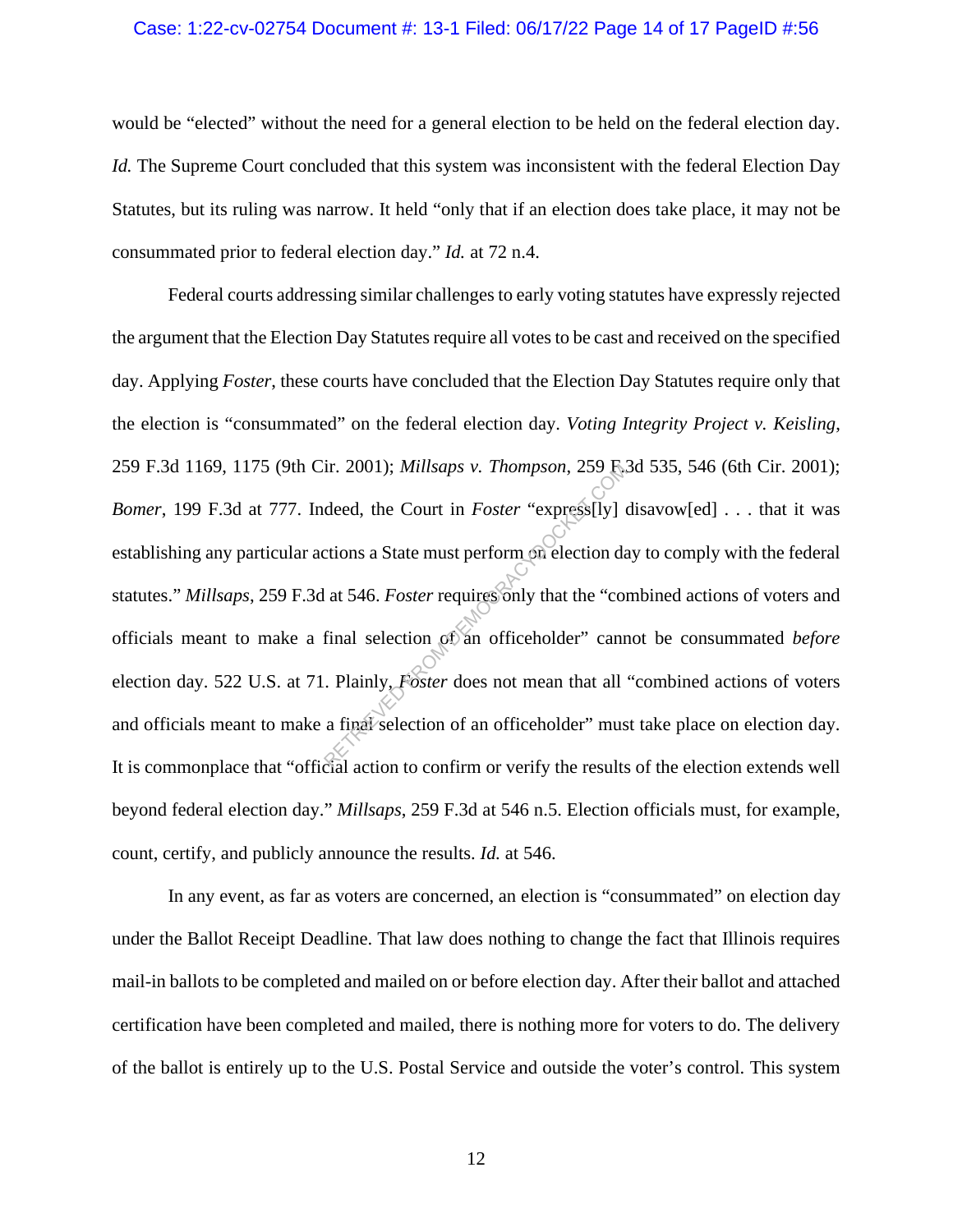#### Case: 1:22-cv-02754 Document #: 13-1 Filed: 06/17/22 Page 15 of 17 PageID #:57

therefore "does not foster either of the primary evils identified by Congress as reasons for passing the federal statutes: 'distortion of the voting process threatened when the results of an early federal election in one State can influence later voting in other States, and . . . the burden on citizens forced to turn out on two different election days to make final selections of federal officers in presidential election years.'" *Bomer*, 199 F.3d at 777 (quoting *Foster*, 522 U.S. at 73).

Finally, declining to count ballots cast on or before election day, but received after election day, even when that delay is due to no fault of the voter, would disenfranchise large numbers of Illinoisans. Indeed, even Plaintiffs allege that hundreds of thousands of ballots were received after election day. Compl. ¶ 22. Plaintiffs make no credible allegations that these ballots are anything other than the ballots of lawful voters dutifully making their way to election officials after being voted and mailed by the voter by election day. The Court can take judicial notice of the fact that the U.S. Postal Service has experienced significant delays in Illinois and across the country. Indeed, the Postal Service even settled litigation stemming from delays in delivery of ballots. *See* Stipulation & Consent Order, *Democratic Party of Va. v. Veal*, No. 3:21-cv-671-MHL (E.D. Va. Oct. 28, 2021), ECF No. 27; *NAACP v. U.S. Postal Serv.*, No. 20-cv-2295 (EGS), 2020 WL 6469845 (D.D.C. Nov. 1, 2020) (ordering USPS to take steps to ensure the timely delivery of mailin ballots). Even without these delays, it would be almost impossible for voters to be assured that their ballots will be delivered by election day unless they are mailed far in advance. As the Fifth Circuit said in rejecting a challenge to early voting under the Election Day Statutes, "we cannot conceive that Congress intended the federal Election Day Statutes to have the effect of impeding citizens in exercising their right to vote. The legislative history of the statutes reflects Congress's concern that citizens be able to exercise their right to vote." *Bomer*, 199 F.3d at 777 (citing Cong. Globe, 42d Cong., 2d Sess. 3407-08 (1872)). Plaintiffs make no credible allegations the<br>ful voters dutifully making their way to<br>er by election day. The Court can take ju<br>s experienced significant delays in Illin<br>even settled litigation stemming from d<br>Drder, *Demo*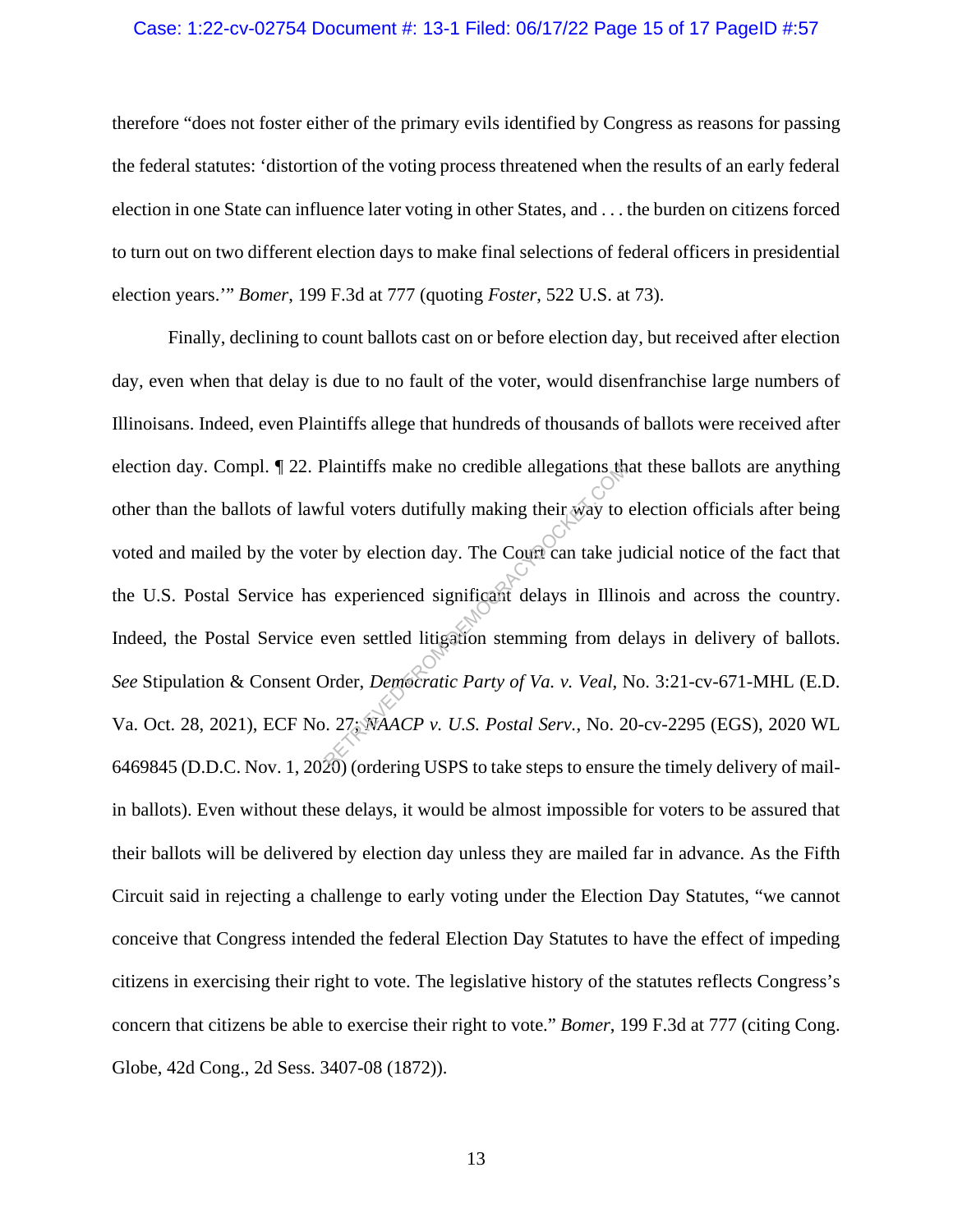Case: 1:22-cv-02754 Document #: 13-1 Filed: 06/17/22 Page 16 of 17 PageID #:58

### **CONCLUSION**

For the foregoing reasons, DPI respectfully requests that this Court dismiss Plaintiffs'

Complaint.

June 17, 2022 Respectfully Submitted,

### **JENNER & BLOCK LLP**

By: s/ Coral A. Negron

Coral A. Negron Jenner & Block LLP 1099 New York Avenue, NW Washington, D.C. 20001 Telephone: (202) 639-6875 cnegron@jenner.com TRIEVED FROM DEMOCRACYDOCKET.COM

Elisabeth C. Frost\* Maya Sequeira\* Richard A. Medina\* Elias Law Group LLP 10 G Street NE, Suite 600 Washington, D.C. 20002 Telephone: (202) 968-4490 efrost@elias.law msequeira@elias.law rmedina@elias.law

Abha Khanna\* Elias Law Group LLP 1700 Seventh Ave, Suite 2100 Seattle, WA 98101 Telephone: (206) 656-0177 akhanna@elias.law

*Attorneys for Intervenor-Defendant Democratic Party of Illinois* 

*\*Pro hac vice application forthcoming*